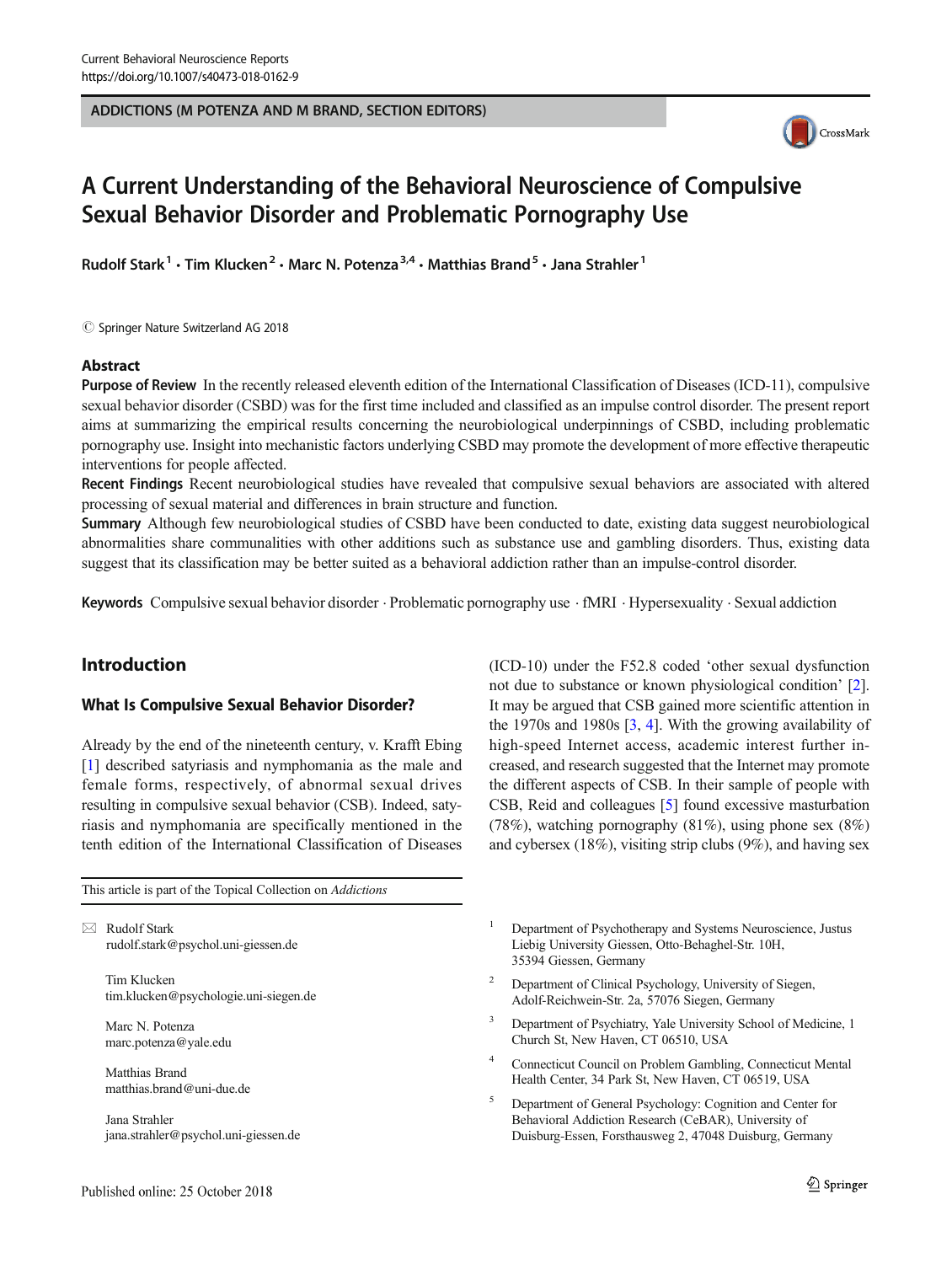with consenting adults (45%) as the most prevalent forms of CSB. In an exclusively male sample of self-identified "sex addicts", Spenhoff et al. [\[6](#page-9-0)] found comparable numbers with the exception that casual sex was found in only 20%.

There has been considerable debate regarding whether non-paraphilic CSB may be defined as a disorder and, if so, what might be the most appropriate classification [[7,](#page-9-0) [8](#page-9-0)]. Several leading views consider CSBD as a behavioral addiction [\[4](#page-9-0), [7\]](#page-9-0), an impulse-control disorder [[9\]](#page-9-0), sexual compulsivity [[10\]](#page-9-0), or hypersexuality [\[11](#page-9-0)]. These debates may have found their provisional end with the introduction of the ICD-11 in 2018. Here, the diagnosis compulsive sexual behavior disorder (CSBD) was incorporated in the chapter of impulsecontrol disorder (code 6C72). Despite academic discussion regarding which criteria should be used to define CSBD and how to differentiate CSBD from non-disordered sexual behavior, there is some agreement on the core features: impaired control, the use of sexual behavior for emotion regulation purposes, and the continued engagement in CSB despite significant impairments in personal, family, social, educational, occupational, or other important areas of functioning.

As described earlier, people may suffer from different forms of CSB. Arguably, the most prominent behavior—especially in men—is watching pornography with accompanied masturbation [[5\]](#page-9-0). Therefore, behavioral neuroscience research using functional magnetic resonance imaging (fMRI) has mainly focused on male subjects suffering from problematic pornography use (PPU). Thus, the present review will focus predominantly on PPU when summarizing neuroimaging data, and findings from pharmacological and other neurobiological research of CSB will be also reported (see also e.g., [[12](#page-9-0)]).

## Sexual Stimuli Are Per Se Rewarding

When asking people about their feelings when watching sexual material, they rate their feelings high on valence and arousal (e.g., [\[13](#page-9-0)]). The last 20 years of brain imaging research has produced important insights into neural responses to sexual material. Several meta-analyses and reviews [\[14](#page-9-0)–[17\]](#page-9-0) present a relatively consistent picture of the involvement of specific brain structures in the processing of sexual material. One model [\[15\]](#page-9-0) posits that four components (cognitive, emotional, motivational, and autonomic and endocrine) are linked to specific brain structures. Within the motivational domain, brain structures associated with key structures of the human "reward system," like the ventral striatum (including the nucleus accumbens not used afterwards) and the anterior cingulate cortex (ACC), have been a focus of study. Involvement of these brain structures may underlie rewarding and reinforcing characteristics of sexual material. Such involvement fits with evolutionary models given that sexual stimuli should motivate approach behavior to ensure survival of the species.

## Neurobiological Markers of CSBD

## Altered Processing of Sexual Material in CSBD

The processing of sexually explicit material (SEM) in pornography-related CSBD has been investigated in cuereactivity studies. The cue-reactivity concept has long been investigated in classical conditioning research of drug addictions [[18](#page-9-0)]. Cues are conditioned stimuli, which could be moods, contexts, or other stimuli, that are repeatedly associated with drug intake (unconditioned stimuli). Cues then become predictors and triggers of drug intake. In the development and maintenance of an addiction, cues induce craving which is closely linked to wanting within the framework of the incentive-sensitization theory of addiction [[19](#page-9-0)]. A main thesis of this framework is to separate liking from wanting. The theory posits that at the beginning of the development of an addiction, the hedonistic pleasure (=liking) dominates the experience; later, the addicted person experiences a need for drug use (=wanting) that is more independent of pleasure. Data suggest that while wanting may be closely linked to mesolimbic dopamine pathways, liking is not.

In the context of pornography-related CSBD, it is a justifiable question whether sexual stimuli are cues or unconditioned stimuli. They are often interpreted as cues although this material presumably also has unconditioned features (for further discussion of this topic, see  $[20]$  $[20]$ ).

Over the last decade, the first functional brain imaging studies have been conducted. These studies show altered processing of sexual material in CSBD (Table [1\)](#page-2-0).

In their seminal fMRI study, Voon et al. [[22\]](#page-9-0) compared responses to SEM film clips and film clips with exciting but non-sexual content in male subjects with and without CSBD. The results revealed that men with CSBD demonstrated greater blood oxygenation level-dependent (BOLD) responses in the reward system (ventral striatum, dorsal ACC) and the amygdala than did healthy control men to SEM. Further, SEM induced higher subjective sexual desire in men with CSBD than in men without CSBD. In a similar study by Seok and Sohn [\[24](#page-9-0)], men with and without CSBD viewed pictures of SEM and pictures of positive-arousing non-sexual content. Again, men suffering from CSBD compared to those without showed greater BOLD responses towards SEM in contrast to non-sexual stimuli in multiple brain regions including the thalamus, dorsolateral prefrontal cortex, right supramaginal gyrus, dorsal ACC, and caudate. Subjective responses also indicated higher SEM-induced sexual desire ratings in men with CSBD than in men without CSBD. The results of the fMRI study of Brand et al. [[31](#page-9-0)•] pointed in the same direction: the extent of self-reported symptoms of Internet pornography addiction (subclinical male sample) correlated with neural responses towards preferred SEM (in contrast to non-preferred SEM) in the ventral striatum.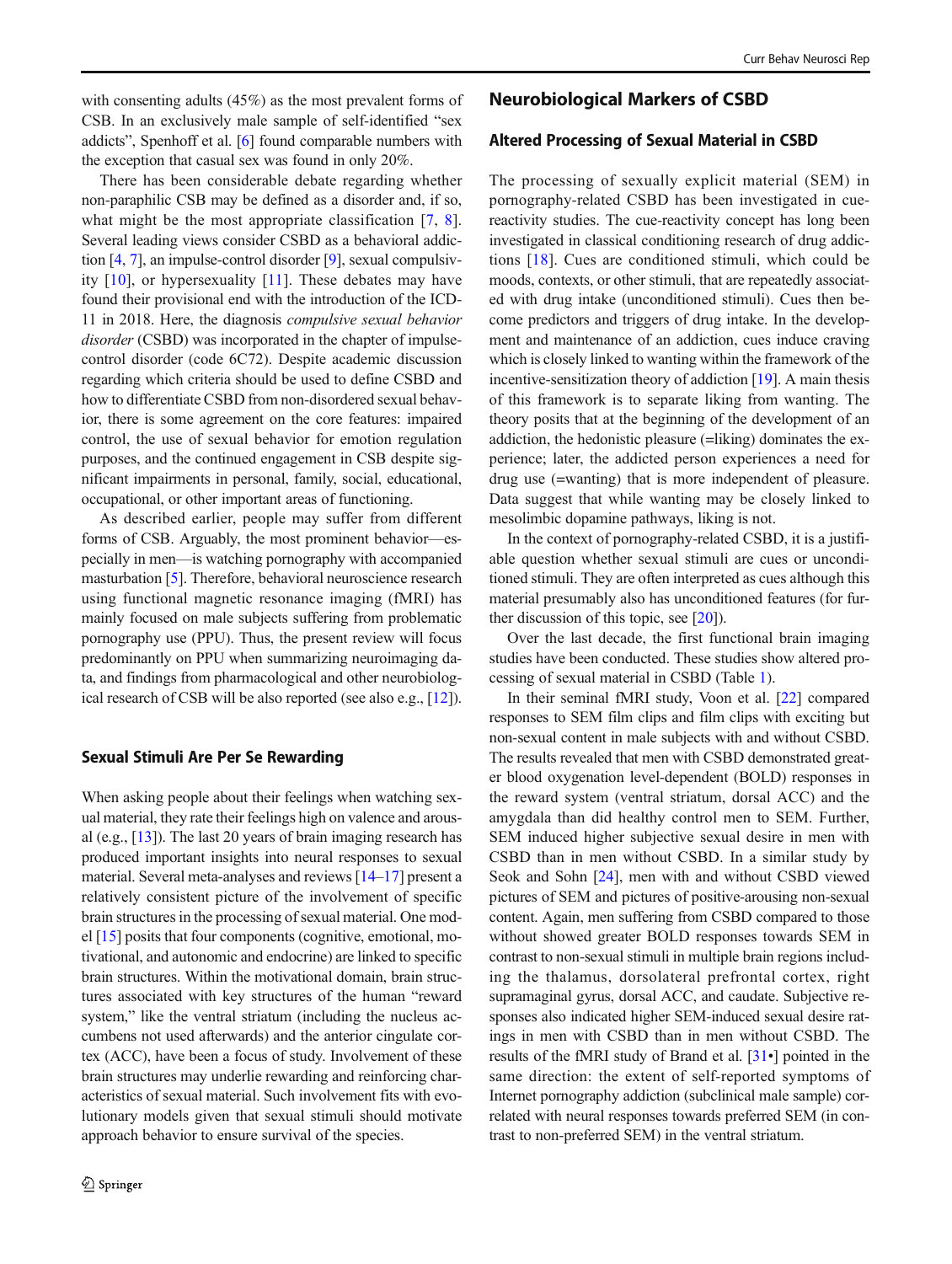<span id="page-2-0"></span>Table 1 Chronological overview of fMRI studies contrasting neural responses measured by blood oxygenation level depend (BOLD) signal in individuals with compulsive sexual behavior disorder (CSBD) and subjects without CSBD (clinical studies). Additionally, fMRI studies investigating in samples at risk of CSBD (subclinical studies) are included. In most studies, only men were included

| Study                                | Topic          | Experiment                                                                                                                                                                        | Sample                                                                                                                                                                                                                                                                                                                                                                                  | Main results                                                                                                                                                                                                                                                                                                                                                                                                                                                                                                                                                                                                                                        |
|--------------------------------------|----------------|-----------------------------------------------------------------------------------------------------------------------------------------------------------------------------------|-----------------------------------------------------------------------------------------------------------------------------------------------------------------------------------------------------------------------------------------------------------------------------------------------------------------------------------------------------------------------------------------|-----------------------------------------------------------------------------------------------------------------------------------------------------------------------------------------------------------------------------------------------------------------------------------------------------------------------------------------------------------------------------------------------------------------------------------------------------------------------------------------------------------------------------------------------------------------------------------------------------------------------------------------------------|
| fMRI studies-clinical samples        |                |                                                                                                                                                                                   |                                                                                                                                                                                                                                                                                                                                                                                         |                                                                                                                                                                                                                                                                                                                                                                                                                                                                                                                                                                                                                                                     |
| Politis et al. $[21]$ cue reactivity |                | passive viewing task<br>• blocks of pictures of<br>– drug<br>- food<br>- money and gambling<br>- sexual<br>- neutral<br>content<br>• two sessions: ON or<br>OFF L-Dopa medication | $n = 12$ (1 woman) patients with<br>Parkinson disease and CSBD<br>$n = 12$ (2 women) patients with<br>Parkinson disease but without<br><b>CSBD</b><br>CSBD diagnosed with<br>• checklist for hypersexuality<br>• clinical interview<br>note: patients with CSBD were<br>taking significantly more<br>dopamine agonists and<br>significant less L-DOPA<br>than the patients without CSBD | independent of ON or OFF L-Dopa<br>medication:<br>· greater neural responses towards<br>sexual pictures in contrasts to<br>neutral pictures in patients with<br>CSBD in:<br>- bilateral OFC, bilateral ACC,<br>bilateral PCC, left amygdala,<br>bilateral ventral striatum, bilateral<br>Hypothalamus (ROI analyses)<br>- bilateral anterior PFC, bilateral<br>SPL, right IPL (whole brain<br>analyses)<br>• lower neural responses towards<br>sexual pictures in contrasts to<br>neutral pictures in patients with<br>CSBD in:<br>- bilateral insula, right claustrum<br>(whole brain analyses)                                                    |
| Voon et al. $[22]$                   | cue reactivity | passive viewing task<br>• 9 s film clips: SEM, erotic,<br>non-sexual exiting, money,<br>neutral<br>• main contrast of interest:<br>'SEM minus exiting videos'                     | $n = 19$ heterosexual men with<br>CSBD (focus on online)<br>pornography)<br>$n = 19$ heterosexual men without<br><b>CSBD</b><br>CSBD diagnosed with<br>• Internet Sex Screening Test [23]<br>· clinical interview based on<br>Kafka's criteria [11] and the<br>measures described by Reid [5]                                                                                           | • greater sexual desire in response<br>to SEM in men with CSBD in<br>comparison with men without<br><b>CSBD</b><br>• greater neural responses to SEM in<br>men with CSBD in comparison<br>with men without CSBD in<br>- dACC, right ventral striatum, right<br>amygdala, right substantia nigra<br>(exploratory analysis)<br>• higher correlation between sexual<br>desire and functional connectivity<br>between dACC/right ventral<br>striatum and dACC/right<br>amygdala, and dACC/left<br>substantia nigra (exploratory<br>analysis) in men with CSBD in<br>comparison to men without CSBD                                                      |
| Seok & Sohn<br>$[24]$                | cue reactivity | passive viewing task<br>• SEM and non-SEM<br>pleasant photos                                                                                                                      | $n = 23$ heterosexual men with<br><b>CSBD</b><br>$n = 22$ heterosexual men without<br><b>CSBD</b><br>CSBD diagnosed with<br>· Sexual Addiction Screening<br>Test-R $(SAST-R [25])$ ,<br>• Hypersexual Behavior Inventory<br>(HBI [26])<br>· clinical interview                                                                                                                          | • greater sexual desire in response to<br>SEM in men with CSBD in<br>comparison with men without<br><b>CSBD</b><br>• greater neural responses to SEM in<br>men with CSBD in comparison<br>with men without CSBD in<br>- right dACC, left and right thalamus,<br>left caudate nucleus, right<br>supramaginal gyrus, right<br>dorsolateral prefrontal cortex<br>• The extent of CSBD (measured by<br>SAST-R [25], HBI [26]) was<br>positively correlated with neural<br>activation in the right thalamus and<br>the right dorsolateral prefrontal<br>cortex<br>Note: quite liberal testing of statistical<br>significance, i. e. no FWE<br>correction |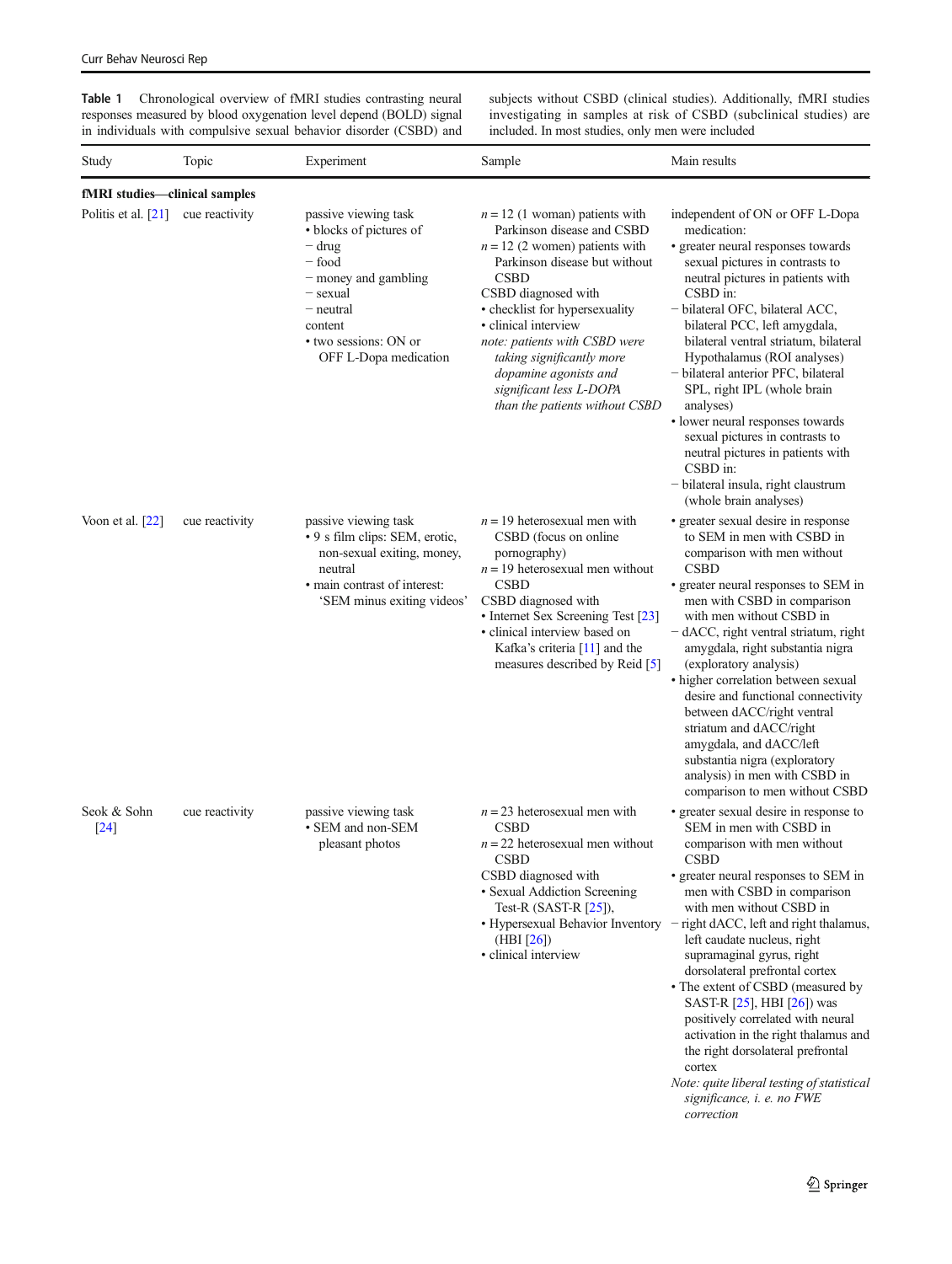Table 1 (continued)

| Study                        | Topic                      | Experiment                                                                                                                                                                                                                                                                                                                                                                                                                        | Sample                                                                                                                                                                                                                              | Main results                                                                                                                                                                                                                                                                                                                                                                                                                                                                                                                                                                              |
|------------------------------|----------------------------|-----------------------------------------------------------------------------------------------------------------------------------------------------------------------------------------------------------------------------------------------------------------------------------------------------------------------------------------------------------------------------------------------------------------------------------|-------------------------------------------------------------------------------------------------------------------------------------------------------------------------------------------------------------------------------------|-------------------------------------------------------------------------------------------------------------------------------------------------------------------------------------------------------------------------------------------------------------------------------------------------------------------------------------------------------------------------------------------------------------------------------------------------------------------------------------------------------------------------------------------------------------------------------------------|
| Klucken et al.<br>$[27]$     | appetitive<br>conditioning | differential appetitive<br>conditioning paradigm<br>• colored squares as CS+ and<br>$CS-$<br>• UCS: SEM pictures<br>· 100% reinforcement                                                                                                                                                                                                                                                                                          | $n = 20$ men with CSBD<br>$n = 20$ men without CSBD<br>CSBD diagnosed with<br>• Kafka's criteria [11]<br>• clinical interview                                                                                                       | • higher learned responses to the<br>CS+ in contrast to the CS- in men<br>with CSBD in comparison to men<br>without CSBD in the right<br>amygdala<br>• lower functional connectivity<br>between ventral striatum and<br>prefrontal cortex in subjects<br>with CSBD in comparison to<br>men without CSBD                                                                                                                                                                                                                                                                                   |
| Banca et al. [28]            | appetitive learning        | differential appetitive<br>conditioning paradigm<br>• 6 colored patterns served as<br>$2 \times CS +$ sex,<br>$2 \times CS + money$<br>and $2 \times CS$ -<br>$\bullet$ after CS + sex a picture of a<br>naked women appeared; after<br>$CS +$ money a 1 pound<br>symbol was presented, after<br>CS- a gray box was shown<br>· extinction phase after<br>acquisition: no rewards or<br>control picture after the<br>different CSs | $n = 20$ men with CSBD<br>$n = 20$ men without CSBD<br>CSBD diagnosed with<br>• Internet Sex Screening Test [23]<br>• clinical interview based on<br>Kafka's criteria $[11]$ and the<br>measures described by Reid [5]              | • there was no group effect regarding<br>the neural responses towards<br>the different CSs<br>• the reaction towards the sexual<br>pictures (after CS + sex) decreased<br>faster in men with CSBD than in<br>men without CSBD in the dACC<br>• men with CSBD in comparison<br>with men without CSBD<br>showed greater functional<br>connectivity between the<br>dACC and the right ventral<br>striatum and the left and the<br>right hippocampus for the<br>contrast last trials minus first<br>trials of exposure to sexual<br>pictures                                                  |
| Gola et al. $[29]$           | cue reactivity             | incentive delay task:<br>• cues (control cue: symbol<br>of a circle, monetary cue:<br>dollar sign, erotic cue:<br>pictogram of a women)<br>served as signals to receive<br>either nothing (scrambled<br>picture) or monetary<br>(picture of amount of<br>money they won) or erotic<br>rewards (SEM picture).<br>Immediate outcome<br>delivery in case of solving<br>a target discrimination task                                  | $n = 28$ heterosexual men<br>with CSBD<br>$n = 24$ heterosexual men<br>without CSBD<br>CSBD diagnosed with<br>• Kafka's criteria of<br>hypersexuality $[11]$<br>· clinical interview<br>• treatment seeking of all<br>men with CSBD | • shorter reaction times in men<br>with CSBD than in men<br>without CSBD in erotic trials<br>but not in monetary trials<br>• greater neural responses to the<br>erotic cues in men with CSBD<br>than in men without CSBD in<br>the left and the right ventral<br>striatum<br>• no group differences in<br>behavioral and neural responses<br>towards the monetary cue<br>• no group differences in reaction<br>towards the SEM pictures<br>(reward delivery)<br>Note: Only reactions of the right and<br>left ventral striatum were<br>analyzed (a priori regions of<br><i>interest</i> ) |
| $fMRI - subclinical samples$ |                            |                                                                                                                                                                                                                                                                                                                                                                                                                                   |                                                                                                                                                                                                                                     |                                                                                                                                                                                                                                                                                                                                                                                                                                                                                                                                                                                           |
| Kühn &<br>Gallinat [30]      | cue reactivity             | passive viewing task<br>• sexual and non-sexual<br>arousing pictures<br>• block design -presentation<br>blocks:<br>- sexual pictures<br>- non-sexual pictures<br>– fixation                                                                                                                                                                                                                                                       | $n = 64$ heterosexual men with<br>a wide range of pornography<br>consumption<br>independent variable: reported<br>hours of pornography<br>consumption per week                                                                      | · negative correlation between<br>reported hours of pornography<br>consumption per week and<br>neural responses towards<br>sexual stimuli in the left<br>putamen                                                                                                                                                                                                                                                                                                                                                                                                                          |
| Brand et al. [31]            | cue reactivity             | passive viewing task<br>SEM with<br>• male/male actors<br>• male/female actors                                                                                                                                                                                                                                                                                                                                                    | $n = 19$ heterosexual men<br>sample with varying severity of<br>Internet addiction                                                                                                                                                  | • severity of Internet addiction<br>was correlated with effect<br>sizes of the contrast 'preferred<br>material (female/male) minus                                                                                                                                                                                                                                                                                                                                                                                                                                                        |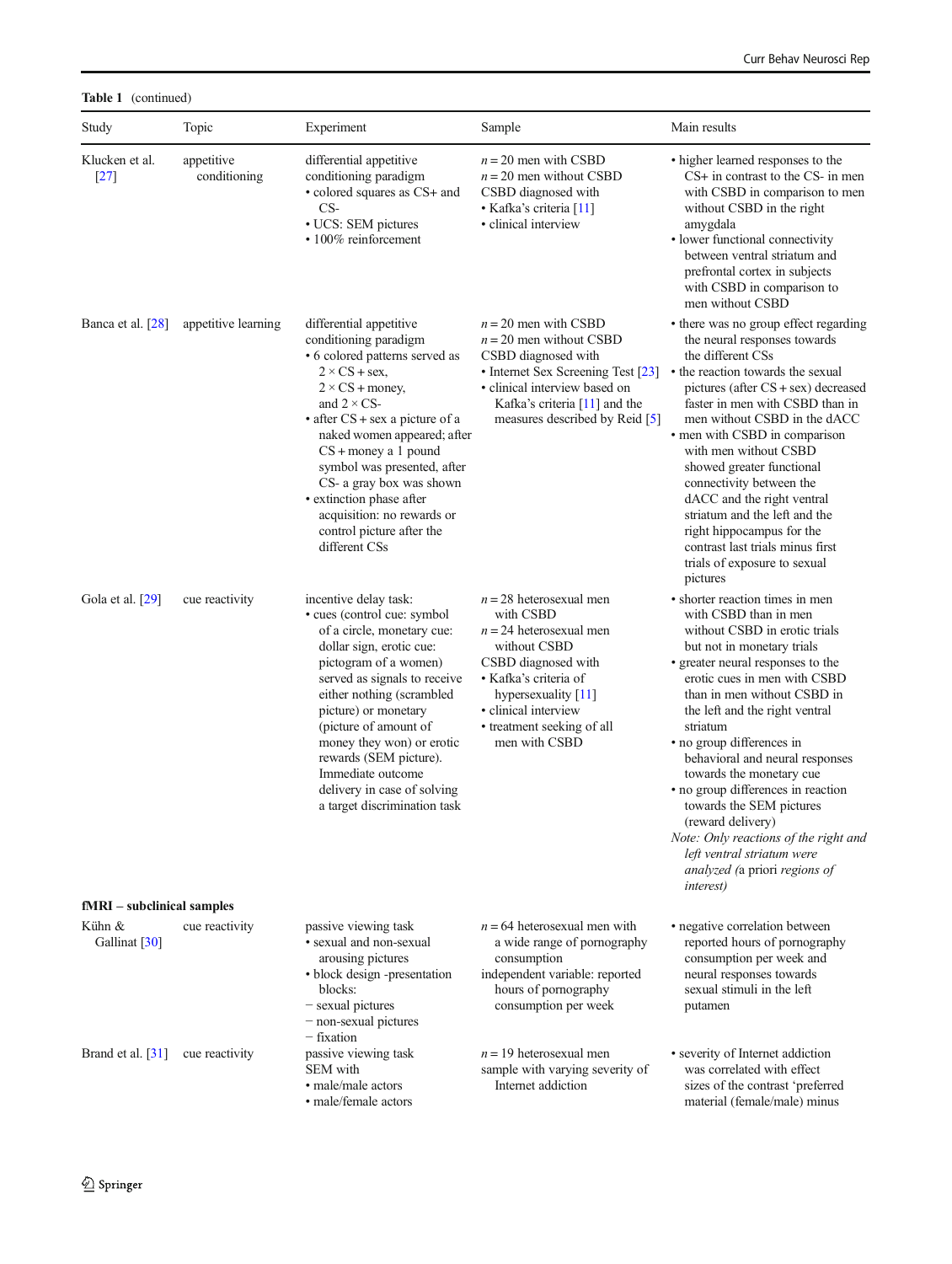| <b>Table 1</b> (continued) |       |                                                                                                                                                                                          |                                                                                                                   |                                                                 |
|----------------------------|-------|------------------------------------------------------------------------------------------------------------------------------------------------------------------------------------------|-------------------------------------------------------------------------------------------------------------------|-----------------------------------------------------------------|
| Study                      | Topic | Experiment                                                                                                                                                                               | Sample                                                                                                            | Main results                                                    |
|                            |       | • female/female actors<br>• event-related design<br>• ratings after each picture<br>presentation on the<br>dimensions sexual arousal,<br>unpleasantness, closeness<br>to 'ideal' picture | Internet addiction measured by<br>the Short Internet Addiction<br>Test modified for cybersex<br>$(s-IATsex)$ [32] | unpreferred material<br>(male/male)' in the ventral<br>striatum |

FWE family-wise error, SEM sexually explicit material, brain regions: dACC dorsal anterior cingulate cortex, PCC posterior cingulate cortex, OFC orbitofrontal cortex, IPL inferior parietal lobule, SPL superior parietal lobule

In contrast to these reports, Kuehn and Gallinat [\[30\]](#page-9-0) found a negative correlation between neural responses to SEM in the striatum (left putamen) and the amount of hours spent watching pornography in their subclinical male sample. The authors interpreted this counterintuitive finding as being possibly linked to a habituation process related to frequent exposure to pornographic stimuli. In an informative fMRI study, which disentangled neural regions associated with anticipatory versus consummatory phases, Gola et al. [[29](#page-9-0)••] found comparable neural responses in men seeking treatment for PPU and men without PPU when they viewed sexual pictures. However, viewing of stimuli (=cues) predicting the presentation of SEM (as compared to cues predicting monetary rewards) in the incentive delay task resulted in higher BOLD responses in men with PPU than in men without PPU in the left and the right ventral striatum. Politis et al. [\[21](#page-9-0)] studied two groups of individuals with Parkinson disease, one with symptoms of CSB and another with comparable severity of Parkinson disease but without symptoms of CSB. As discussed below, CSB and other impulse-control behaviors and disorders (relating to gambling, buying, and eating) have been linked to aspects of Parkinson's disease including its treatment [[37](#page-10-0)–[39](#page-10-0)]. The results of their fMRI study showed that the BOLD responses towards SEM were higher in Parkinson patients with CSB than in patients without CSB in numerous brain regions including the orbitofrontal cortex, ACC, posterior cingulate cortex, amygdala, ventral striatum, and hypothalamus [\[21\]](#page-9-0). The two regions in which patients with CSB showed relatively less activation were the insula and claustrum.

To summarize, most fMRI studies examining cue reactivity in CSBD revealed that BOLD responses towards SEM are relatively higher in the reward system in the affected group [\[21,](#page-9-0) [22](#page-9-0), [24](#page-9-0), [29,](#page-9-0) [31\]](#page-9-0). Only one study [\[30](#page-9-0)] showed an inverse relationship between SEM-related BOLD response in the left putamen and pornography consumption, and this was not in a sample with CSBD.

Since conditioning processes may be important in the development of CSBD, we also consider here two fMRI studies investigating altered conditioning processes in CSBD.

Banca et al. [[28](#page-9-0)•] reported that men with CSBD preferred novel SEM and cues conditioned to SEM to a larger extent than men without CSBD. This study also included an fMRI experiment on differential appetitive conditioning. While no group effects concerning the conditioned BOLD responses were found, the BOLD response in the dorsal ACC to unconditioned SEM habituated more rapidly in CSBD group than in the comparison group. The findings suggest that ACC function contributes to habituation associated with problematic pornography consumption. In another appetitive conditioning fMRI experiment with sexual pictures as unconditioned stimuli, Klucken et al. [[27\]](#page-9-0) found a significant difference in the conditioned BOLD responses in the amygdala between men with and without CSBD. Further, they observed decreased functional connectivity between the prefrontal cortex and ventral striatum in the CSBD group; these findings raise the possibility that prefrontal-striatal circuits may be involved in cognitive control over motivational brain circuitry in CSBD as has been reported in drug addictions [[40](#page-10-0)].

Additional larger and longitudinal studies are needed to replicate and extend the understanding of conditioning processes in CSBD and how other phenomena (e.g., prefrontal control over subcortical responsivity during regulation of craving) may be important to consider in CSBD and its treatment.

In contrast to the fMRI studies demonstrating increased SEM-elicited neural responses in CSBD, Prause et al. [\[41\]](#page-10-0) reported reduced cue reactivity as indicated by decreased late positive potentials during electroencephalogram (EEG). This study used a passive viewing task with emotional pictures including SEM. Although debate exists regarding how best to interpret the findings [\[20\]](#page-9-0), future studies should explain possible differences between previous fMRI studies and this EEG study.

In addition to the fMRI and EEG studies described above, several behavioral studies have examined neuropsychological aspects of CSBD, which may provide additional insight into the underpinnings of mechanisms involved in CSBD. Miner et al. [[33](#page-10-0)] reported that 8 men with CSBD showed higher selfreported impulsivity and response impulsivity on a Go/No-Go task than 8 men without CSBD. The results of a behavioral dot-probe study of Mechelmans et al. [\[42\]](#page-10-0) indicated that men with CSBD had a higher attentional bias towards SEM but not towards erotic stimuli than men without CSBD. However, this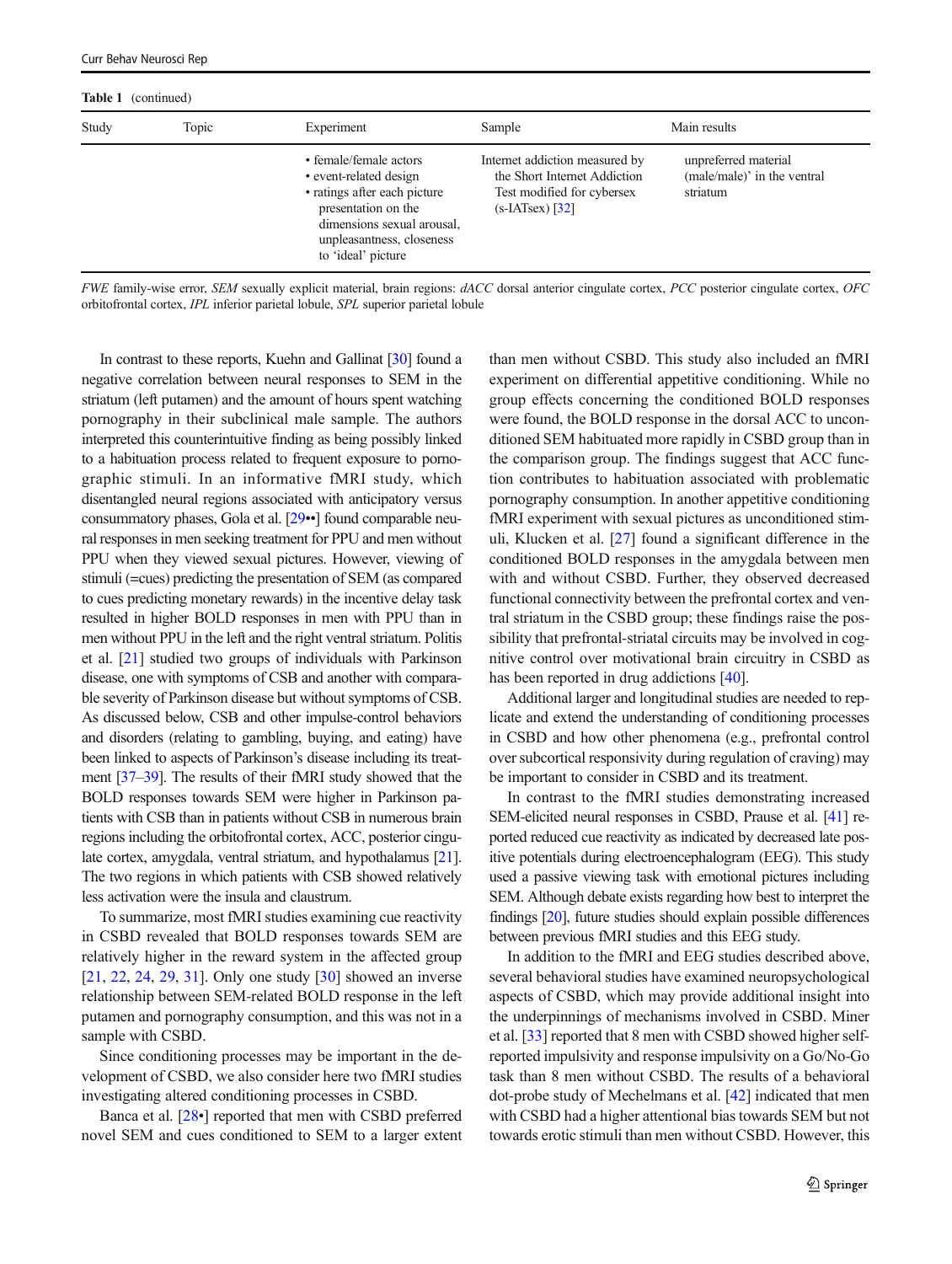difference was observed during a response window close to the picture presentation, prior to complete or consciously aware cognitive processing. Messina et al. [[43](#page-10-0)] compared executive functions (e.g., decision-making on the Iowa Gambling Task, cognitive flexibility on the Wisconsin Card Sorting Test) in men with and without CSBD before and after watching SEM. Men with CSBD as compared to those made more disadvantageous decisions early in the Iowa Gambling Task and demonstrated less cognitive flexibility following viewing of SEM. Schiebener et al. [[44\]](#page-10-0) observed that among a sample of 104 men performing a classification task with sexual or non-sexual pictures, the men with CSBD tendencies had less balanced performance across the sexual and nonsexual pictures, with findings suggesting either avoidance of or approach towards SEM in association with CSBD tendencies. In another study using an Approach-Avoidance Task, individuals with tendencies towards cybersex addiction tended to either avoid or approach SEM [[45](#page-10-0)]. These findings suggest heterogeneity with respect to expression of behaviors in relation to CSBD in men.

## Structural Brain Differences in CSBD

Miner and colleagues [[33](#page-10-0)] conducted a diffusion tensor imaging (DTI) analysis comparing the mean diffusivity and fractional anisotropy in the inferior and superior frontal area in 8 men with and 8 men without CSBD (Table 2). In contrast to expectations based on lower mean diffusivity in inferior frontal

Table 2 Studies on structural differences between men with CSBD and men without CSBD (clinical studies) and related studies (subclinical studies). The studies exclusively investigated male subjects

| Study                          | Topic and method                                                                      | Sample                                                                                                                                                                                                                                                                                                           | Main results                                                                                                                                                                                                                                                                                                                                                         |
|--------------------------------|---------------------------------------------------------------------------------------|------------------------------------------------------------------------------------------------------------------------------------------------------------------------------------------------------------------------------------------------------------------------------------------------------------------|----------------------------------------------------------------------------------------------------------------------------------------------------------------------------------------------------------------------------------------------------------------------------------------------------------------------------------------------------------------------|
| <b>Clinical studies</b>        |                                                                                       |                                                                                                                                                                                                                                                                                                                  |                                                                                                                                                                                                                                                                                                                                                                      |
| Miner et al. [33]              | Structural connectivity: DTI $n = 8$ men with CSBD                                    | $n = 8$ men without CSBD<br>CSBD diagnosed with<br>• the presence of recurrent and intense<br>sexually arousing fantasies, sexual<br>urges, or behaviors over a period of<br>at least 6 months that cause distress<br>or impairment<br>• treatment seeking of all men with CSBD                                  | • men with CSBD were more impulsive than<br>men without CSBD as measured by<br>questionnaires and a Go/No-Go paradigm<br>· mean diffusivity was lower in men with CSBD<br>than in men without CSBD in superior frontal<br>regions<br>Note: the diffusion result was contrary to the<br>hypothesis expecting higher mean diffusivity<br>in inferior frontal region    |
| Schmidt et al. [34]            | • connectivity: resting state<br>functional connectivity                              | • gray-matter volume: VBM $n = 23$ men with CSBD (focus on online<br>pornography use)<br>$n = 69$ men without CSBD ( $n = 45$ for<br>the resting state analyses)<br>CSBD diagnosed with:<br>• Kafka criteria of hypersexuality [11]<br>and Carnes criteria of sexual addiction<br>$[35]$<br>• clinical interview | • greater left amygdala gray-matter volume in<br>men with CSBD than men without CSBD<br>• reduced resting state functional connectivity<br>between the left amygdala seed and bilateral<br>PFC (follow-up analysis of VBM analysis)<br>in CSBD                                                                                                                       |
| Seok & Sohn $\lceil 36 \rceil$ | • gray-matter volume: VBM<br>• connectivity: resting state<br>functional connectivity | $n = 17$ with CSBD<br>$n = 17$ without CSBD<br>CSBD diagnosed with:<br>• Kafka criteria of hypersexuality [11]<br>and Carnes criteria of sexual<br>addiction [25]<br>$\cdot$ HBI [26]<br>· clinical interview                                                                                                    | • significantly lower gray-matter volume in men<br>with CSBD in comparison to men without<br>CSBD in the left STG and the right MTG<br>• significantly lower resting-state functional<br>connectivity in men with CSBD than in<br>men without CSBD between left STG<br>(seed) and left precuneus and right caudate                                                   |
| <b>Subclinical studies</b>     |                                                                                       |                                                                                                                                                                                                                                                                                                                  |                                                                                                                                                                                                                                                                                                                                                                      |
| Kühn & Gallinat [30]           | • gray-matter volume: VBM<br>· connectivity: resting-state<br>functional connectivity | $n = 64$ heterosexual men with a wide<br>range of pornography consumption<br>independent variable: reported hours of<br>pornography consumption per week                                                                                                                                                         | · significant negative correlation between<br>reported hours of pornography consumption<br>per week and the right caudate nucleus<br>volume<br>· negative correlation between reported hours<br>of pornography consumption and the<br>resting-state functional connectivity between<br>the right striatum and the left dorsolateral<br>PFC during resting state fMRI |

DTI diffusion tensor imaging, VBM voxel-based morphometry, brain regions: PFC prefrontal cortex, MTG medial temporal gyrus, STG superior temporal gyrus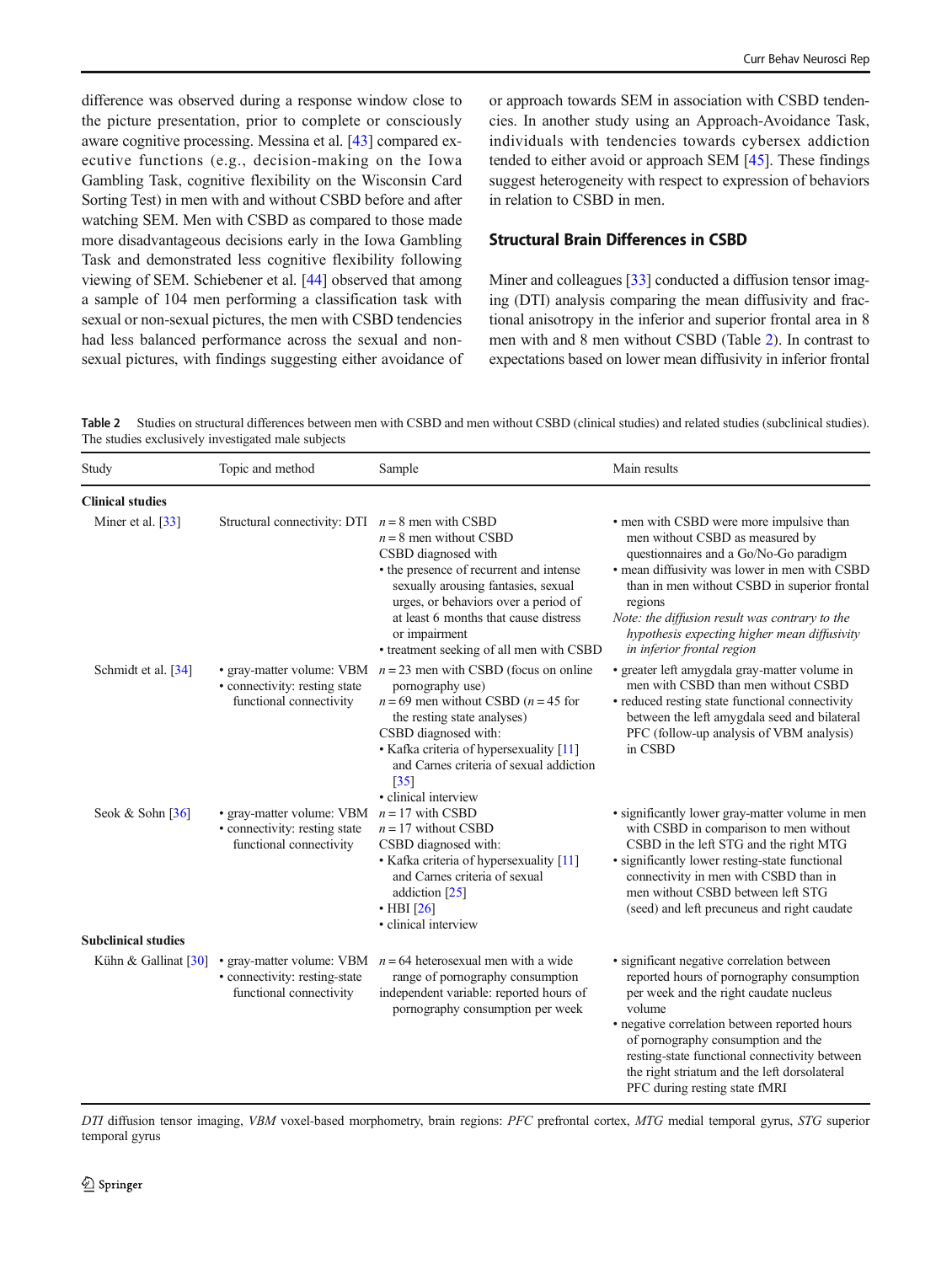areas in impulse-control disorders (e.g., [\[46](#page-10-0)]), they found lower mean diffusivity in superior frontal areas. Schmidt et al. [\[34\]](#page-10-0) found greater left amygdala gray matter volume as measured by voxel-based morphometry (VBM) in men with CSBD as compared to men without. Further, there was reduced resting-state functional connectivity between the left amygdala and the bilateral dorsolateral prefrontal cortex in the group with CSBD as compared to the group without. This result suggests that prefrontal regulatory influences on emotional and motivational circuits may be diminished in men with CSBD, although this possibility warrants direct investigation. In a more recent study by Seok and Sohn [[36](#page-10-0)], the volumes of the left superior temporal gyrus and the right middle temporal gyrus were reduced in men with CSBD as compared to men without. Further, lower resting-state functional connectivity was observed in CSBD between the left superior temporal gyrus and both the left precuneus and right caudate. Since the gray matter volume of the left superior temporal gyrus and the functional connectivity between the left superior temporal gyrus and the right caudate was negatively correlated with the severity of CSBD, the authors proposed that abnormalities in the left superior temporal gyrus may be crucial in CSBD. In their subclinical male sample, Kuehn and Gallinat [\[30\]](#page-9-0) correlated the reported pornography hours per week with the gray matter volume and found a negative correlation in the right caudate. Further, they found that the resting-state functional connectivity between the right caudate (seed region) and the left dorsolateral prefrontal cortex negatively correlated with the reported hours of pornography consumption. The authors interpreted these negative associations as a possible consequence of the intense stimulation of the reward system, although longitudinal studies are needed to examine directly this possibility.

Taken together, initial findings indicate that CSBD in men is accompanied by structural changes in some brain regions. Further studies should examine whether the observed differences may reflect causes or consequences of the development of CSBD.

## Stress Hormones and CSBD

In a Swedish CSBD sample, Chatzittofis et al. [[47\]](#page-10-0) reported on a dysfunction of the hypothalamic pituitary adrenal (HPA) axis in men with CSBD. Baseline cortisol and adrenocorticotropic hormone (ACTH) did not differ between men with and without CSBD. However, after a dexamethasone suppression test, the CSBD group was more likely to show nonsuppression and higher ACTH levels than the group without CSBD. Within the same sample, the researchers found a reduced level of methylation of the CRH gene in the CSBD group [\[48](#page-10-0)]. These results suggest implicate stress regulation processed in CSBD in manners consistent with other psychiatric conditions and behaviors including depression, alcoholism, and suicidality (see, e.g., [\[49\]](#page-10-0)).

#### Personality Traits and CSBD

Several sexuality-related tendencies have been reported to be higher in CSBD, including sexual compulsivity [[50,](#page-10-0) [51](#page-10-0)], sexual motivation [\[27](#page-9-0)], and sexual excitation [\[52](#page-10-0), [53](#page-10-0)]. Future studies will have to examine the moderating role of these characteristics in CSBD. Several general tendencies found to be elevated in CSBD include impulsivity [\[28](#page-9-0), [42,](#page-10-0) [52](#page-10-0), [54](#page-10-0), [55\]](#page-10-0), novelty seeking [[56\]](#page-10-0), and difficulties in emotion regulation [[54](#page-10-0), [57](#page-10-0), [58\]](#page-10-0), to name only several prominent domains. Additionally, adverse childhood experiences, especially interpersonal violence and sexual abuse, also seem more prevalent in people with CSBD [\[59](#page-10-0)–[61\]](#page-10-0), and these should be considered in the treatment of CSBD.

## Genetics

The research on genetics of CSBD is still in its infancy, with studies to date largely focusing on candidate genes, employing small samples and not including individuals with CSBD (rather assessing different sexual behaviors). Several studies have examined polymorphisms that may relate to dopamine function in relation to sexual behaviors. For instance, a study by Miller et al. [\[62](#page-10-0)] showed that age of first intercourse was associated with alleles of the dopamine receptor genes DRD2 and with the interaction between DRD1 and DRD2 alleles. Of note, the extent to which DRD2 findings relate to the gene coding for the D2 dopamine receptor per se has been debated given, for example, linkage disequilibrium with ANKK1. Age of first sexual intercourse was also linked to a dopamine D4 receptor gene (DRD4) polymorphism [\[63](#page-10-0)]. Further, Ben-Zion et al. [\[64\]](#page-11-0) found an association of a DRD4 polymorphism and questionnaire data concerning sexual desire, arousal, and function. Similarly, Garcia et al. [\[65](#page-11-0)] have reported that the DRD4 polymorphism was associated with promiscuous sexual behavior and sexual infidelity. Beaver et al. [[66](#page-11-0)] reported that a polymorphism of the dopamine transporter gene (DAT1) was associated with the number of sexual partners. In sum, preliminary candidate gene studies focusing on potentially dopamine-related allelic polymorphisms suggest a possible role for these genes in some sexual behaviors. However, caution is warranted in that larger genetic studies (e.g., genome-wide association studies (GWAS)) often do not find as strong support for allelic variants implicated in candidate gene studies. One such GWAS recently generated findings that suggested that genes involved in risky sexual behavior related to alcohol dependence may overlap with those implicated in personality disorders and other psychopathologies and that these may be sensitive to gender/sex [[67\]](#page-11-0). More studies of this sort that directly investigate CSBD using GWAS and other methodologies (e.g., polygenic risk scores) are needed.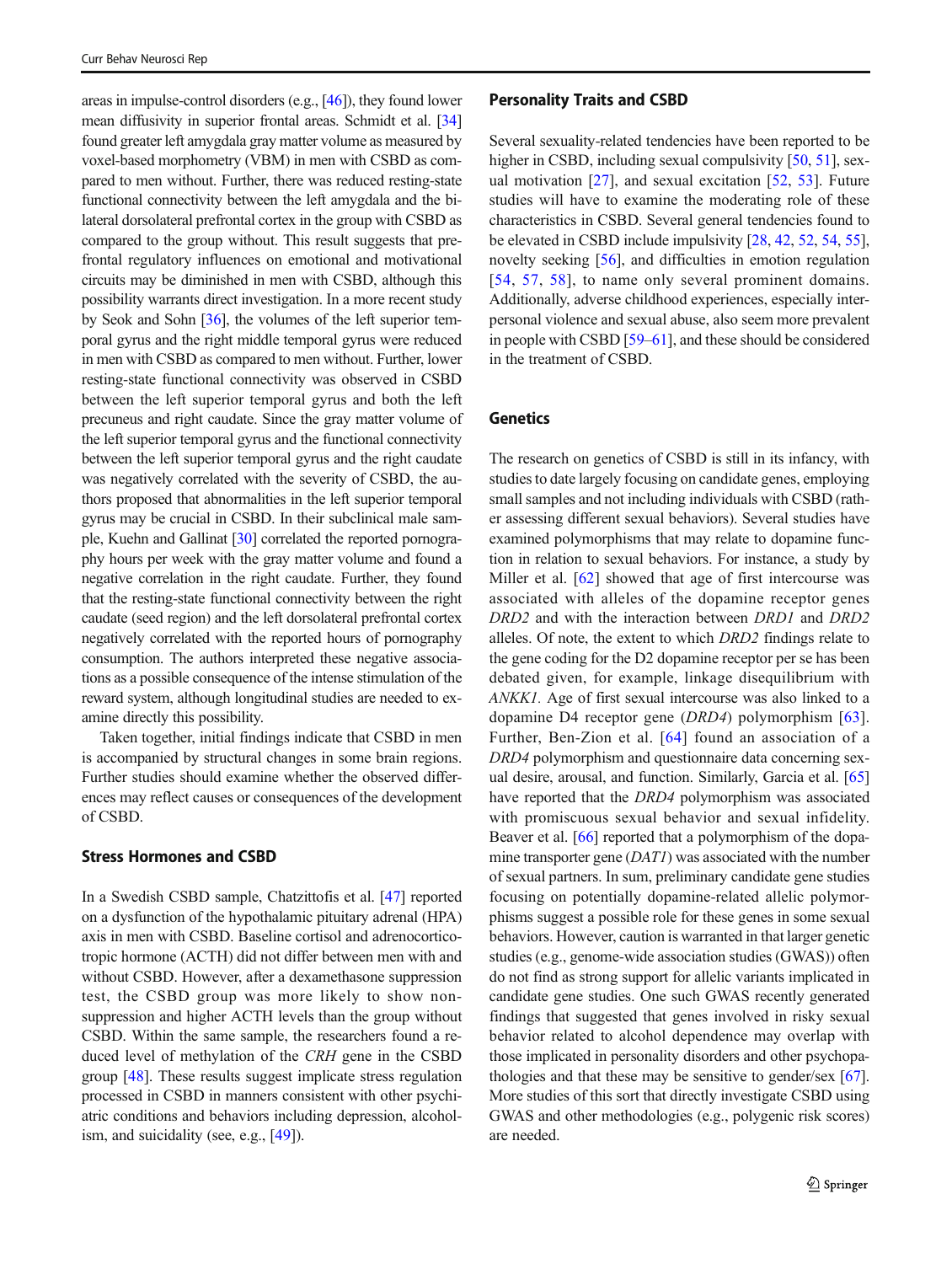# Insights into the Neurobiological Underpinnings of CSB from Related Research Fields

## Drug-Induced CSB

Dopaminergic and other (e.g., serotonergic) transmitter systems may contribute to CSBD. Dopamine agonists have been associated with CSB and other impulse-control behaviors [[68](#page-11-0)–[74\]](#page-11-0). However, given that other features appear linked to CSB and other impulse-control behaviors in Parkinson's disease, including geographic location and marital status among other factors, the etiology of CSB in Parkinson's disease is likely complex and multifactorial [\[75\]](#page-11-0). Furthermore, one should be cautious in extrapolating from a disease like Parkinson's (that is associated with significant dopamine degeneration) to non-Parkinson populations. Dopamine agonists are also used in the treatment of tumors of the pituitary gland and restless legs, and case reports suggest that these medications (or the conditions being treated) may occasionally be associated with CSB (tumors of the pituitary gland: [[76](#page-11-0)–[79\]](#page-11-0); treatment of restless legs syndrome: [\[80,](#page-11-0) [81\]](#page-11-0)). Additionally, case reports of monoamine oxidase inhibitors (safinamide [\[82](#page-11-0)] and rasagiline [\[83](#page-11-0), [84](#page-11-0)]) used in the treatment of Parkinson's disease exist for hypersexuality. Importantly, one should be cautious in interpreting data from case reports and large databases based on case reports as multiple factors (e.g., publicity) may bias such reporting [\[85\]](#page-11-0). As such, carefully conducted large-scale clinical epidemiological studies are warranted in investigating such matters.

Case reports also exist for CSB related to the use of psychostimulants (ampethamine [[86](#page-11-0)], methylphenidate [[87\]](#page-11-0), and modafinil [[88](#page-11-0)]), antiepileptic drugs [\[89\]](#page-11-0), and antidepressants (duloxetine [[90](#page-11-0)] and venlafaxine [[91\]](#page-11-0)). Reports of CSB with antidepressants may be surprising as this class of drugs is associated with hyposexual dysfunction. There are also case reports linking atypical antipsychotic drugs (risperidone [[92\]](#page-11-0), paliperidone [\[93\]](#page-11-0), and aripiprazole [\[94](#page-11-0)–[96\]](#page-11-0)) to CSB. While the above cited cases suggest that clinicians should monitor for CSB in multiple patient populations treated with a variety of drugs, caution is warranted in extending case reports to mechanistic interpretations in the absence of larger-scale and more direct studies.

#### Pharmacological Treatment of CSBD

Studies on pharmacological treatment of CSBs may suggest possible neurotransmitter systems underlying CSBD. Data suggest that three different classes of drugs may reduce CSBs (overview [\[97\]](#page-12-0)): (1) antidepressant drugs affecting dopaminergic, noradrenergic, and serotonergic transmission; (2) antiandrogens; and (3) gonadotropin-releasing hormone agonists. The latter two are primarily used in forensic contexts due to the high costs and possible considerable adverse effects of these

drugs. However, Safarinejad [[98](#page-12-0)] reported positive effects in an open-label trial of a gonadotropin-releasing hormone (i.e., triptorelin) in men with nonparaphilic hypersexuality. Additional controlled studies in CSBD appear warranted.

The beneficial effects of selective serotonin reuptake inhibitors (SSRIs)—often used in the treatment of depressive, anxiety, and obsessive-compulsive disorders—on CSBs have been suggested in initial studies of citalopram [\[99,](#page-12-0) [100\]](#page-12-0), fluoxetine [[101\]](#page-12-0), and paroxetine [\[102\]](#page-12-0). However, randomized clinical trials are needed to evaluate both short- and longerterm efficacy and tolerability. In this regard, the study by Gola and Potenza [\[102\]](#page-12-0) raises doubts about sustained effects with the theory that the medication studied (paroxetine) may only target a subset of features (e.g., anxiety or depression) related to engagement in CSBs.

There exist additional case reports regarding possible positive effects of the opioid antagonist naltrexone [\[103](#page-12-0)–[105\]](#page-12-0), beta blockers (in an autistic male adolescent [\[106\]](#page-12-0)), atypical antipsychotic drugs (clozapine [\[107](#page-12-0)]), cholinesterase inhibitors (in Alzheimer disease [[108\]](#page-12-0)), and anticonvulsant/ antimanic drugs (topiramate [\[109\]](#page-12-0)) in treating CSBs.

Case reports suggest the possible involvement of multiple neurotransmitters in CSBD. However, placebo-controlled randomized clinical trials are needed to examine efficacy and tolerability. This is important as currently there exist no medications with an indication (e.g., by the US food and Drug Administration) for CSBD.

#### CSBD and Co-occurring Disorders

Co-occurring disorders may provide insight into the neurobiological underpinnings of CSBD. Co-occurring disorders are prevalent in CSBD and may impact well-being and guide treatment. In a recent online study, Wery et al. [\[110\]](#page-12-0) found that 90% of participants with CSBD reported co-occurring psychiatric diagnoses. The most prominent co-occurring conditions may include mood, anxiety, substance-use, and impulse-control disorders [\[111,](#page-12-0) [112\]](#page-12-0). Personality disorders [\[113,](#page-12-0) [114\]](#page-12-0), in a gender-sensitive fashion  $[54]$  $[54]$  $[54]$ , may also frequently co-occur with CSBD.

#### CSB in Neurological Diseases

CSB is a clinical consideration in multiple neurological conditions. CSB has been observed, for example, in dementia [\[115](#page-12-0)–[117\]](#page-12-0). In a comparison between frontotemporal dementia and Alzheimer's disease, Mendez and Shapira [[118](#page-12-0)] found CSB in 13% of patients with frontotemporal dementia but in none of the patients with Alzheimer's disease. Further, there are case reports of CSB in individuals with traumatic brain injuries [\[119\]](#page-12-0), Huntington's disease [\[120\]](#page-12-0), bipolar disorder (in women) [\[121\]](#page-12-0), multiple sclerosis [[122](#page-12-0)], and Kluver Bucy syndrome [[123](#page-12-0), [124\]](#page-12-0). Reports in Kluver Bucy syndrome suggest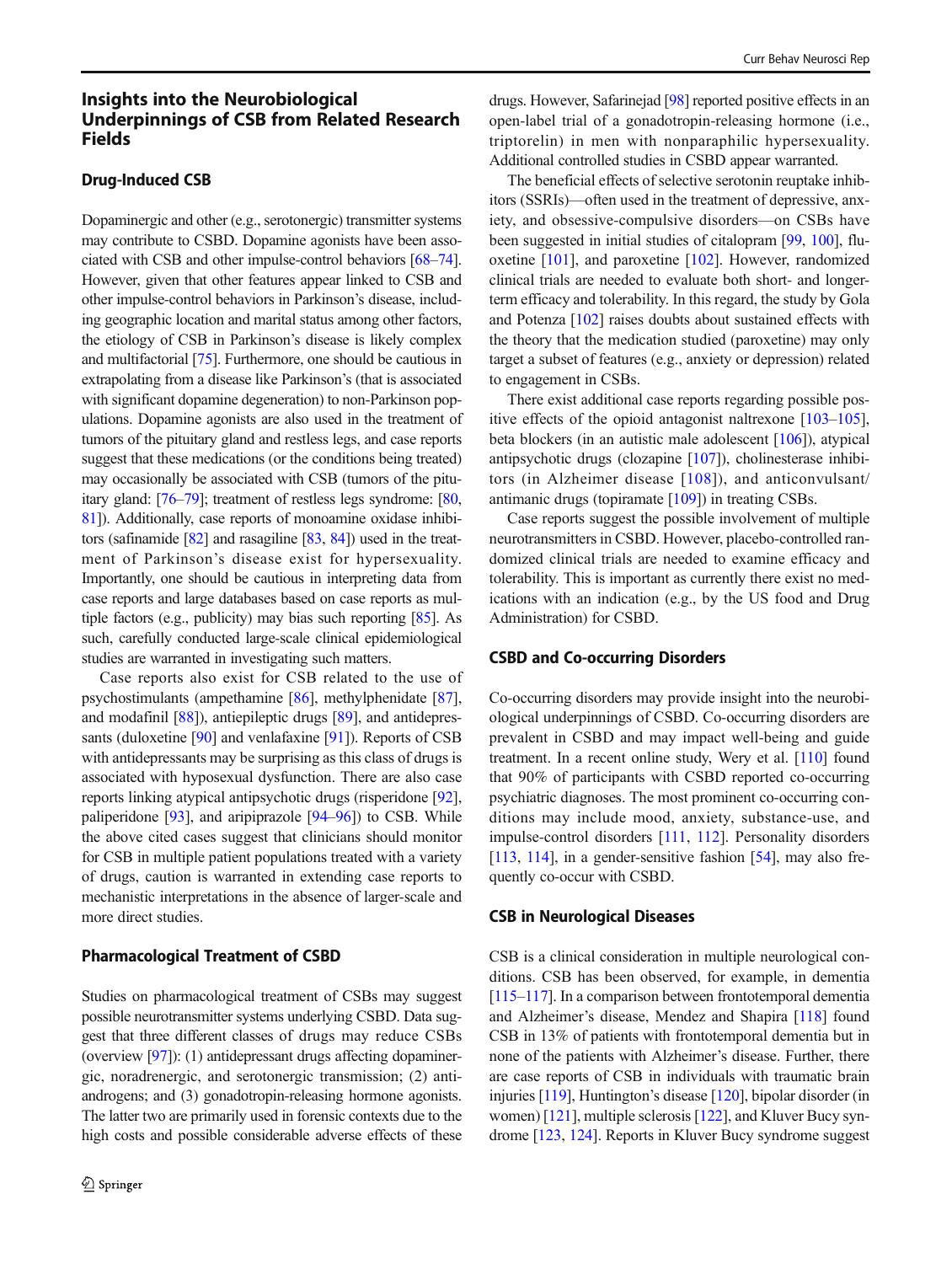the involvement of the temporal lobe in CSB as Kluver Bucy syndrome involves bilateral temporal lobe lesions. A role for the temporal lobe in CSB is also suggested by findings that tumors in the temporal lobe  $[125]$  $[125]$  $[125]$  and temporal lobe strokes may result in CSB. In this regard, Korpelainen et al. [\[126\]](#page-12-0) found an increased sexual libido in 10% of stroke patients.

Data from individuals with neurological diseases suggest involvement of the prefrontal cortex and temporal lobe in CSB. These findings resonate with functions of these brain regions in emotional/motivational processing and emotion regulation.

# Conclusion

The inclusion of CSBD in ICD-11 improves the likelihood that problems experienced by individuals with CSBD will be identified and receive appropriate clinical attention. Having generally accepted diagnostic criteria for this disorder should aid in the development of effective psychological and medical treatments for CSBD. The development of effective treatments will be facilitated by an understanding of the psychological and physiological mechanisms that underlie CSB. Behavioral neuroscience studies are important for improving our understanding of the processes underlying the development, perpetuation, exacerbation of CSBD, and the recovery from CSBD. In part due to debates whether or not to classify CSBD as a disorder and a lack of generally accepted diagnostic criteria, neurobiological research efforts have been limited to date.

Although relatively few behavioral neuroscience studies have been conducted in CSBD, some conclusions may be drawn. First, fMRI studies show differences in men with and without CSBD in the processing of sexual stimuli as indicated by altered BOLD responses in the "reward system." Of note, most studies have focused on PPU in heterosexual men, thereby limiting generalizability to the broader spectrum of CSBs in more diverse populations. The involvement of the reward system observed in the brain imaging studies to date fits well with studies from the addiction field.

The findings summarized in our overview suggest relevant similarities with behavioral and substance-related addictions, which share many abnormalities found for CSBD (as reviewed in [[127\]](#page-12-0)). Although beyond the scope of the present report, substance and behavioral addictions are characterized by altered cue reactivity indexed by subjective, behavioral, and neurobiological measures (overviews and reviews: [\[128](#page-12-0)–[133](#page-12-0)]; alcohol: [\[134](#page-12-0), [135\]](#page-13-0); cocaine: [[136](#page-13-0), [137](#page-13-0)]; tobacco: [\[138](#page-13-0), [139](#page-13-0)]; gambling: [[140,](#page-13-0) [141](#page-13-0)]; gaming: [[142](#page-13-0), [143\]](#page-13-0)). Results concerning resting-state functional connectivity show similarities between CSBD and other addictions [\[144](#page-13-0), [145\]](#page-13-0). Therefore, future research should determine the most appropriate classification of CSBD. That is, whether it should be classified as an impulse-control disorder, as in the current ICD-11, or more appropriately as a behavioral addiction. Such a reclassification (from impulse-control to addictive disorders) occurred with gambling disorder in DSM-5 and ICD-11 based on existing data. As more data are collected on CSBD, its classification may be revisited.

While significant progress has been made in understanding CSB and CSBD, important questions remain to be addressed. For example, it is an open question whether the same neurobiological processes are involved in PPU as compared to other CSBs (e.g., problematic sexual behaviors involving casual partners). Further, most research has focused on young, heterosexual, white men. It remains an open question whether the same pathological mechanisms are also present in other groups (e.g., older adults, women, homosexual, bisexual, transsexual or other groups, or non-white individuals with CSBD). Finally, due to the absence of internationally accepted diagnostic criteria for CSBD in the last years (which has now changed with ICD-11), there are no reliable and valid assessments of the prevalence of CSBD, so far. As these data are collected, advancements in the prevention and treatment of CSBD, as well as policies related to CSBD, should be made.

Funding Information Dr. Stark receives support from the German Research Foundation for his research in this research area. Dr. Potenza receives support from the Connecticut State Department of Mental Health and Addiction Services, Hartford, CT; the Connecticut Council on Problem Gambling, Wethersfield, CT; and, a Center of Excellence in Gambling Research Award from the National Center for Responsible Gaming.

The funding agencies did not provide input or comment on the content of the manuscript, and the content of the manuscript reflects the contributions and thoughts of the authors and do not necessarily reflect the views of any funding agencies.

## Compliance with Ethical Standards

Conflict of Interest The authors declare that they have no conflicts of interest with respect to the content of this manuscript. Dr. Marc Potenza has received financial support or compensation for the following: Dr. Potenza has consulted for and advised Shire, INSYS, RiverMend Health, Opiant/Lakelight Therapeutics, and Jazz Pharmaceuticals; has received unrestricted research support from Mohegan Sun Casino and grant support (to Yale) from the National Center for Responsible Gaming and Pfizer pharmaceuticals; has participated in surveys, mailings or telephone consultations related to drug addiction, impulse control disorders or other health topics; has consulted for legal and gambling entities on issues related to impulse control disorders and addictions including with respect to dopaminergic drugs; has provided clinical care in the Connecticut Department of Mental Health and Addiction Services Problem Gambling Services Program; has performed grant reviews for the National Institutes of Health and other agencies; has edited journals and journal sections; has given academic lectures in grand rounds, CME events and other clinical or scientific venues; and has generated books or book chapters for publishers of mental health texts. Dr. Rudolf Stark, Dr. Tim Klucken, Dr. Matthias Brand, and Dr. Jana Strahler report no disclosures.

Human and Animal Rights and Informed Consent This article does not contain any studies with human or animal subjects performed by any of the authors.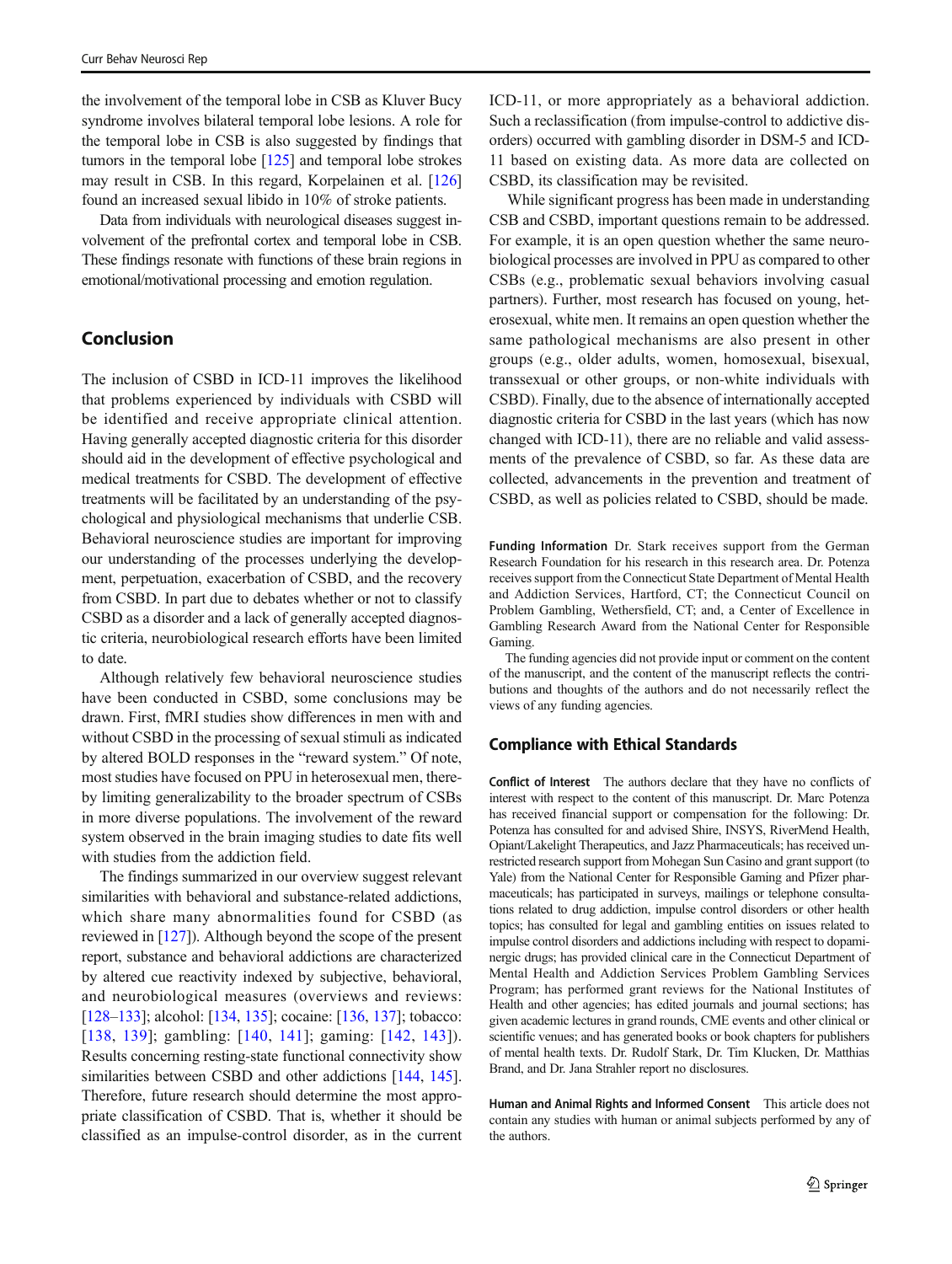## <span id="page-9-0"></span>References

Papers of particular interest, published recently, have been highlighted as:

- Of importance
- •• Of major importance
	- 1. von Krafft-Ebing R. Psychopathia Sexualis: Mit besonderer Berücksichtigung der conträren Sexualempfindung. 8th ed. Stuttgart: Ferdinand Enke; 1893.
	- 2. Krueger RB. Diagnosis of hypersexual or compulsive sexual behavior can be made using ICD-10 and DSM-5 despite rejection of this diagnosis by the American Psychiatric Association. Addiction. 2016;111:2110–1.
	- 3. Orford J. Hypersexuality: implication for a theory of dependence. Br J Addict. 1978;73:299–310.
	- 4. Carnes P. Out of the shadows: understanding sexual addiction. Minneapolis: CompCare Publishers; 1983.
	- 5. Reid RC, Carpenter BN, Hook JN, Garos S, Manning JC, Gilliland R, et al. Report of findings in a DSM-5 field trial for hypersexual disorder. J Sex Med. 2012;9:2868-77. [https://doi.](https://doi.org/10.1111/j.1743-6109.2012.02936.x) [org/10.1111/j.1743-6109.2012.02936.x.](https://doi.org/10.1111/j.1743-6109.2012.02936.x)
	- 6. Spenhoff M, Krüger THC, Hartmann U, Kobs J. Hypersexual behavior in an online sample of males: associations with personal distress and functional impairment. J Sex Med. 2013;10:2996– 3005. <https://doi.org/10.1111/jsm.12160>.
	- 7. Potenza MN, Gola M, Voon V, Kor A, Kraus SW. Is excessive sexual behaviour an addictive disorder? Lancet Psychiatry. 2017;4:663–4. [https://doi.org/10.1016/S2215-0366\(17\)30316-4.](https://doi.org/10.1016/S2215-0366(17)30316-4)
	- 8. Prause N, Janssen E, Georgiadis J, Finn P, Pfaus J. Data do not support sex as addictive. Lancet Psychiatry. 2017;4:899.
	- 9. Barth RJ, Kinder BN. The mislabeling of sexual impulsivity. J Sex Marital Ther. 1987;13:15–23.
- 10. Coleman E. Compulsive sexual behavior: new concepts and treatments. J Psychol Hum Sex. 1991;4:37–52.
- 11. Kafka MP. Hypersexual disorder: a proposed diagnosis for DSM-V. Arch Sex Behav. 2010;39:377–400. [https://doi.org/10.1007/](https://doi.org/10.1007/s10508-009-9574-7) [s10508-009-9574-7.](https://doi.org/10.1007/s10508-009-9574-7)
- 12. Kuehn S, Gallinat J. Neurobiological basis of Hypersexuality. Imaging Addicted Brain. 2016;129:67–83. [https://doi.org/10.](https://doi.org/10.1016/bs.irn.2016.04.002) [1016/bs.irn.2016.04.002.](https://doi.org/10.1016/bs.irn.2016.04.002)
- 13. Ito T, Cacioppo JT, Lang PJ. Eliciting affect using the international affective picture system: trajectories through evaluative space. Personal Soc Psychol Bull. 1998;24:855–79. [https://doi.org/10.](https://doi.org/10.1177/0146167298248006) [1177/0146167298248006](https://doi.org/10.1177/0146167298248006).
- 14. Kuehn S, Gallinat J. A quantitative meta-analysis on cue-induced male sexual arousal. J Sex Med. 2011;8:2269–75. [https://doi.org/](https://doi.org/10.1111/j.1743-6109.2011.02322.x) [10.1111/j.1743-6109.2011.02322.x.](https://doi.org/10.1111/j.1743-6109.2011.02322.x)
- 15. Stoléru S, Fonteille V, Cornelis C, Joyal C, Moulier V. Functional neuroimaging studies of sexual arousal and orgasm in healthy men and women: a review and meta-analysis. Neurosci Biobehav Rev. 2012;36:1481–509. [https://doi.org/10.1016/j.neubiorev.2012.03.](https://doi.org/10.1016/j.neubiorev.2012.03.006) [006.](https://doi.org/10.1016/j.neubiorev.2012.03.006)
- 16. Georgiadis JR, Kringelbach ML. The human sexual response cycle: brain imaging evidence linking sex to other pleasures. Prog Neurobiol. 2012;98:49–81. [https://doi.org/10.1016/j.pneurobio.](https://doi.org/10.1016/j.pneurobio.2012.05.004) [2012.05.004.](https://doi.org/10.1016/j.pneurobio.2012.05.004)
- 17. Poeppl TB, Langguth B, Laird AR, Eickhoff SB. The functional neuroanatomy of male psychosexual and physiosexual arousal: a quantitative meta-analysis. Hum Brain Mapp. 2014;35:1404–21. [https://doi.org/10.1002/hbm.22262.](https://doi.org/10.1002/hbm.22262)
- 18. Tiffany ST. A cognitive model of drug urges and drug-use behavior - role of automatic and nonautomatic processes. Psychol Rev. 1990;97:147–68. [https://doi.org/10.1037/0033-295X.97.2.147.](https://doi.org/10.1037/0033-295X.97.2.147)
- 19. Robinson TE, Berridge KC. The neural basis of drug craving: an incentive-sensitization theory of addiction. Brain Res Brain Res Rev. 1993;18:247–91.
- 20. Gola M, Wordecha M, Marchewka A, Sescousse G. Visual sexual stimuli - cue or reward? A perspective for interpreting brain imaging findings on human sexual behaviors. Front Hum Neurosci. 2016;10. <https://doi.org/10.3389/fnhum.2016.00402>.
- 21. Politis M, Loane C, Wu K, O'Sullivan SS, Woodhead Z, Kiferle L, et al. Neural response to visual sexual cues in dopamine treatmentlinked hypersexuality in Parkinson's disease. Brain. 2013;136: 400–11. <https://doi.org/10.1093/brain/aws326>.
- 22. Voon V, Mole TB, Banca P, Porter L, Morris L, Mitchell S, et al. Neural correlates of sexual cue reactivity in individuals with and without compulsive sexual behaviours. PLoS One. 2014;9: e102419. <https://doi.org/10.1371/journal.pone.0102419>.
- 23. Delmonico DL, Miller JA. The internet sex screening test: a comparison of sexual compulsives versus non-sexual compulsives. Sex Relatsh Ther. 2003;18:261–76. [https://doi.org/10.1080/](https://doi.org/10.1080/1468199031000153900) [1468199031000153900](https://doi.org/10.1080/1468199031000153900).
- 24. Seok J-W, Sohn J-H. Neural substrates of sexual desire in individuals with problematic hypersexual behavior. Front Behav Neurosci. 2015;9. <https://doi.org/10.3389/fnbeh.2015.00321>.
- 25. Carnes P. The same yet different: refocusing the sexual addiction screening test (SAST) to reflect orientation and gender. Sex Addict Compulsivity. 2010;17:7–30.
- 26. Reid RC, Garos S, Carpenter BN. Reliability, validity, and psychometric development of the hypersexual behavior inventory in an outpatient sample of men. Sex Addict Compulsivity. 2011;18: 30–51.
- 27. Klucken T, Wehrum-Osinsky S, Schweckendiek J, Kruse O, Stark R. Altered appetetive conditioning and neural connectivity in subjects with compulsive sexual behavior. Journal of Sexual Medicine. 2016;13:627–36. [https://doi.org/10.1016/j.jsxm.2016.](https://doi.org/10.1016/j.jsxm.2016.01.013) [01.013](https://doi.org/10.1016/j.jsxm.2016.01.013).
- 28.• Banca P, Morris LS, Mitchell S, Harrison NA, Potenza MN, Voon V. Novelty, conditioning and attentional bias to sexual rewards. J Psychiatr Res. 2016;72:91–101. [https://doi.org/10.1016/j.](https://doi.org/10.1016/j.jpsychires.2015.10.017) [jpsychires.2015.10.017](https://doi.org/10.1016/j.jpsychires.2015.10.017) This study provides hints of stronger habituation in the anterior cingulate cortex during repeated presentation of sexual stimuli in men with compulsive sexual behavior in comparison to healthy men. The study also highlights the importance of novelty preference which was associated with the degree of habituation observed in the anterior cingulate cortex.
- 29.•• Gola M, Wordecha M, Sescousse G, Lew-Starowicz M, Kossowski B, Wypych M, et al. Can pornography be addictive? An fMRI study of men seeking treatment for problematic pornography use. Neuropsychopharmacology. 2017;42:2021–31. <https://doi.org/10.1038/npp.2017.78> In this study the authors report that there was no difference between men with problematic pornography use as compared to those without problematic use during the consumption of sexual stimuli, but men with problematic pornography use showed stronger reward system activity towards cues predicting sexual stimuli. This suggests stronger wanting/craving and indicates similarities between problematic pornography use and addiction.
- 30. Kuehn S, Gallinat J. Brain structure and functional connectivity associated with pornography consumption: the brain on porn. JAMA Psychiatry. 2014;71:827–34. [https://doi.org/10.1001/](https://doi.org/10.1001/jamapsychiatry.2014.93) [jamapsychiatry.2014.93.](https://doi.org/10.1001/jamapsychiatry.2014.93)
- 31.• Brand M, Snagowski J, Laier C, Maderwald S. Ventral striatum activity when watching preferred pornographic pictures is correlated with symptoms of internet pornography addiction. NeuroImage. 2016;129:224–32. [https://doi.org/10.1016/j.](https://doi.org/10.1016/j.neuroimage.2016.01.033) [neuroimage.2016.01.033](https://doi.org/10.1016/j.neuroimage.2016.01.033) This study shows enhanced neural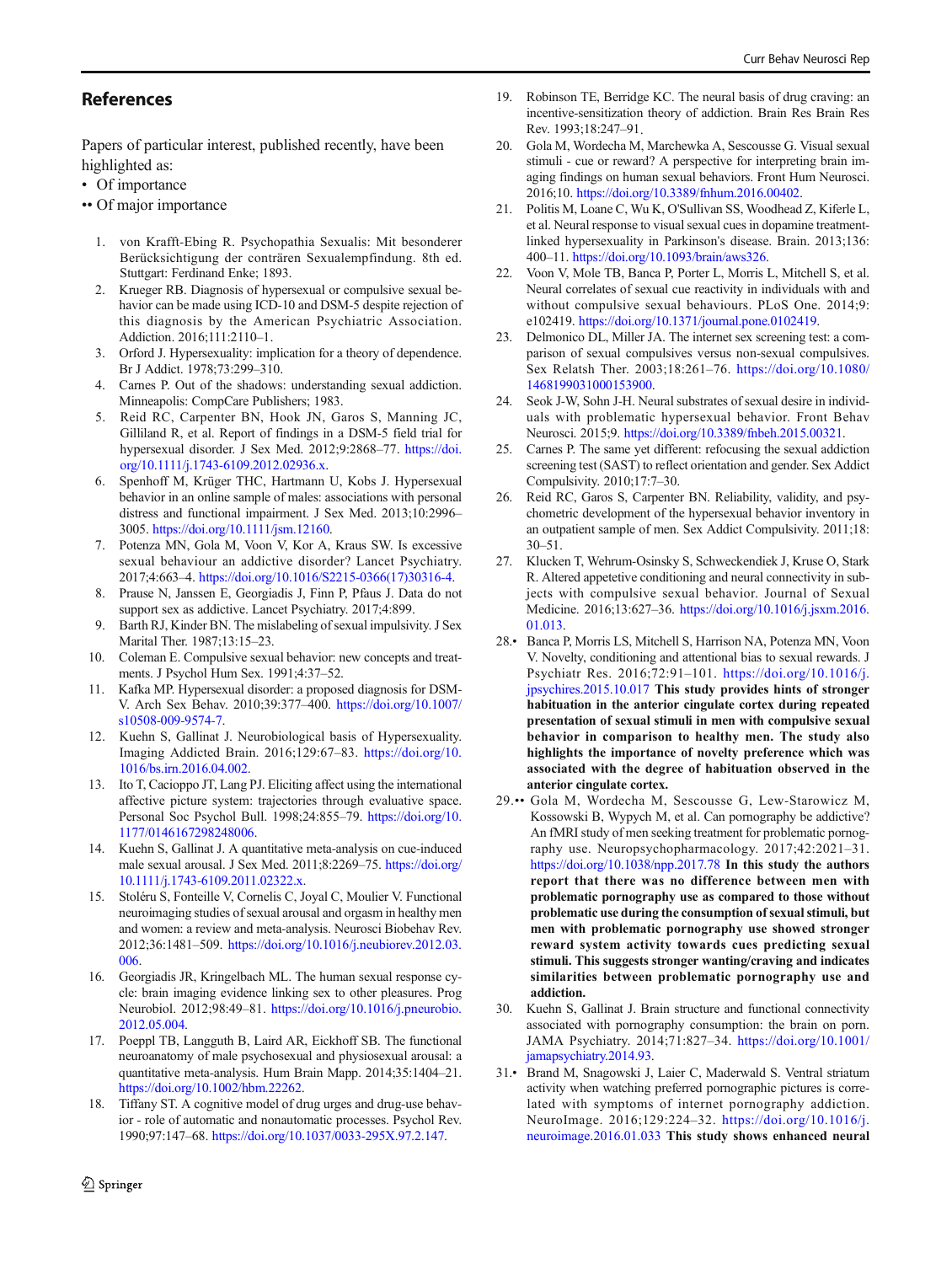<span id="page-10-0"></span>responses in the reward system towards preferred sexual stimuli in men with problematic pornography use. This indicates changes in the neural processing of sexual stimuli at the preclinical stage of pornography use disorder.

- 32. Pawlikowski M, Altstoetter-Gleich C, Brand M. Validation and psychometric properties of a short version of Young's internet addiction test. Comput Hum Behav. 2013;29:1212–23. [https://](https://doi.org/10.1016/j.chb.2012.10.014) [doi.org/10.1016/j.chb.2012.10.014](https://doi.org/10.1016/j.chb.2012.10.014).
- 33. Miner MH, Raymond N, Mueller BA, Lloyd M, Lim KO. Preliminary investigation of the impulsive and neuroanatomical characteristics of compulsive sexual behavior. Psychiatry Res. 2009;174:146–51. [https://doi.org/10.1016/j.pscychresns.2009.](https://doi.org/10.1016/j.pscychresns.2009.04.008) [04.008.](https://doi.org/10.1016/j.pscychresns.2009.04.008)
- 34. Schmidt C, Morris LS, Kvamme TL, Hall P, Birchard T, Voon V. Compulsive sexual behavior: prefrontal and limbic volume and interactions. Hum Brain Mapp. 2017;38:1182–90. [https://doi.](https://doi.org/10.1002/hbm.23447) [org/10.1002/hbm.23447.](https://doi.org/10.1002/hbm.23447)
- 35. Carnes P, Delmonico DL, Griffin E. In the shadows of the net: breaking free of compulsive online sexual behavior. 2nd ed. Center City: Hazelden Publishing; 2007.
- 36. Seok J-W, Sohn J-H. Gray matter deficits and altered resting-state connectivity in the superior temporal gyrus among individuals with problematic hypersexual behavior. Brain Res. 2018;1684: 30–9. [https://doi.org/10.1016/j.brainres.2018.01.035.](https://doi.org/10.1016/j.brainres.2018.01.035)
- 37. Weintraub D, Koester J, Potenza MN, Siderowf AD, Stacy M, Voon V, et al. Impulse control disorders in Parkinson disease a cross-sectional study of 3090 patients. Arch Neurol. 2010;67: 589–95. <https://doi.org/10.1001/archneurol.2010.65.>
- 38. Codling D, Shaw P, David AS. Hypersexuality in Parkinson's disease: systematic review and report of 7 new cases. Mov Disord Clin Pract. 2015;2:116–26. [https://doi.org/10.1002/mdc3.](https://doi.org/10.1002/mdc3.12155) [12155](https://doi.org/10.1002/mdc3.12155).
- 39. Solla P, Bortolato M, Cannas A, Mulas CS, Marrosu F. Paraphilias and paraphilic disorders in Parkinson's disease: a systematic review of the literature. Mov Disord. 2015;30:604–13. [https://doi.](https://doi.org/10.1002/mds.26157) [org/10.1002/mds.26157.](https://doi.org/10.1002/mds.26157)
- 40. Kober H, Mende-Siedlecki P, Kross EF, Weber J, Mischel W, Hart CL, et al. Prefrontal-striatal pathway underlies cognitive regulation of craving. Proc Natl Acad Sci U S A. 2010;107:14811–6. <https://doi.org/10.1073/pnas.1007779107.>
- 41. Prause N, Steele VR, Staley C, Sabatinelli D, Hajcak G. Modulation of late positive potentials by sexual images in problem users and controls inconsistent with "porn addiction". Biol Psychol. 2015;109:192–9. [https://doi.org/10.1016/j.biopsycho.](https://doi.org/10.1016/j.biopsycho.2015.06.005) [2015.06.005.](https://doi.org/10.1016/j.biopsycho.2015.06.005)
- 42. Mechelmans DJ, Irvine M, Banca P, Porter L, Mitchell S, Mole TB, et al. Enhanced attentional bias towards sexually explicit cues in individuals with and without compulsive sexual behaviours. PLoS One. 2014;9:e105476. [https://doi.org/10.1371/journal.](https://doi.org/10.1371/journal.pone.0105476) [pone.0105476](https://doi.org/10.1371/journal.pone.0105476).
- 43. Messina B, Fuentes D, Tavares H, Abdo CHN, MdT S. Executive functioning of sexually compulsive and non-sexually compulsive men before and after watching an erotic video. J Sex Med. 2017;14:347–54. [https://doi.org/10.1016/j.jsxm.2016.12.235.](https://doi.org/10.1016/j.jsxm.2016.12.235)
- 44. Schiebener J, Laier C, Brand M. Getting stuck with pornography? Overuse or neglect of cybersex cues in a multitasking situation is related to symptoms of cybersex addiction. J Behav Addict. 2015;4:14–21. <https://doi.org/10.1556/JBA.4.2015.1.5>.
- 45. Snagowski J, Brand M. Approach and avoidance tendencies in cybersex addiction: adaption of an approach-avoidance-task with pornographic stimuli. J Behav Addict. 2015;4:37–8.
- 46. Grant JE, Correia S, Brennan-Krohn T. White matter integrity in kleptomania: a pilot study. Psychiatry Research-Neuroimaging. 2006;147:233–7. [https://doi.org/10.1016/j.psychresns.2006.03.](https://doi.org/10.1016/j.psychresns.2006.03.003) [003.](https://doi.org/10.1016/j.psychresns.2006.03.003)
- 47. Chatzittofis A, Arver S, Oberg K, Hallberg J, Nordstrom P, Jokinen J. HPA axis dysregulation in men with hypersexual disorder. Psychoneuroendocrinology. 2016;63:247–53. [https://doi.](https://doi.org/10.1016/j.psyneuen.2015.10.002) [org/10.1016/j.psyneuen.2015.10.002.](https://doi.org/10.1016/j.psyneuen.2015.10.002)
- 48. Jokinen J, Bostrom AE, Chatzittofis A, Ciuculete DM, Oberg KG, Flanagan JN, et al. Methylation of HPA axis related genes in men with hypersexual disorder. Psychoneuroendocrinology. 2017;80: 67–73. [https://doi.org/10.1016/j.psyneuen.2017.03.007.](https://doi.org/10.1016/j.psyneuen.2017.03.007)
- 49. Sher L|. Combined dexamethasone suppression-corticotropinreleasing hormone stimulation test in studies of depression, alcoholism, and suicidal behavior. Sci World J. 2006;6:1398–404. <https://doi.org/10.1100/tsw.2006.251>.
- 50. Wetterneck CT, Burgess AJ, Short MB, Smith AH, Cervantes ME. The role of sexual compulsivity, impulsivity, and experiential avodance in internet pornography use. Psychol Rec. 2012;62:3– 17.
- 51. Grov C, Parsons JT, Bimbi DS. Sexual compulsivity and sexual risk in gay and bisexual men. Arch Sex Behav. 2010;39:940–9. <https://doi.org/10.1007/s10508-009-9483-9>.
- 52. Walton MT, Cantor JM, Lykins AD. An online assessment of personality, psychological, and sexuality trait variables associated with self -reported hypersexual behavior. Arch Sex Behav. 2017;46:721–33. [https://doi.org/10.1007/s10508-015-0606-1.](https://doi.org/10.1007/s10508-015-0606-1)
- 53. Rettenberger M, Klein V, Briken P. The relationship between hypersexual behavior, sexual excitation, sexual inhibition, and personality traits. Arch Sex Behav. 2016;45:219-33. [https://doi.org/](https://doi.org/10.1007/s10508-014-0399-7) [10.1007/s10508-014-0399-7](https://doi.org/10.1007/s10508-014-0399-7).
- 54. Reid RC, Dhuffar MK, Parhami I, Fong TW. Exploring facets of personality in a patient sample of hypersexual women compared with hypersexual men. J Psychiatr Pract. 2012;18:262–8. [https://](https://doi.org/10.1097/01.pra.0000416016.37968.eb) [doi.org/10.1097/01.pra.0000416016.37968.eb](https://doi.org/10.1097/01.pra.0000416016.37968.eb).
- 55. Reid RC, Bramen JE, Anderson A, Cohen MS. Mindfulness, emotional dysregulation, impulsivity, and stress proneness among hypersexual patients. J Clin Psychol. 2014;70:313–21. [https://doi.](https://doi.org/10.1002/jclp.22027) [org/10.1002/jclp.22027](https://doi.org/10.1002/jclp.22027).
- 56. do Amaral MLS, Abdo CHN, Tavares H, MdT S. Personality among sexually compulsive men who practice intentional unsafe sex in Sao Paulo, Brazil. J Sex Med. 2015;12:557–66. [https://doi.](https://doi.org/10.1111/jsm.12761) [org/10.1111/jsm.12761](https://doi.org/10.1111/jsm.12761).
- 57. Cashwell CS, Giordano AL, King K, Lankford C, Henson RK. Emotion regulation and sex addiction among college students. Int J Mental Health Addict. 2017;15:16–27. [https://doi.org/10.1007/](https://doi.org/10.1007/s11469-016-9646-6) [s11469-016-9646-6](https://doi.org/10.1007/s11469-016-9646-6).
- 58. Garofalo C, Velotti P, Zavattini GC. Emotion dysregulation and hypersexuality: review and clinical implications. Sex Relatsh Ther. 2016;31:3–19. [https://doi.org/10.1080/14681994.2015.](https://doi.org/10.1080/14681994.2015.1062855) [1062855](https://doi.org/10.1080/14681994.2015.1062855).
- 59. Blain LM, Muench F, Morgenstern J, Parsons JT. Exploring the role of child sexual abuse and posttraumatic stress disorder symptoms in gay and bisexual men reporting compulsive sexual behavior. Child Abuse Negl. 2012;36:413–22. [https://doi.org/10.1016/j.](https://doi.org/10.1016/j.chiabu.2012.03.003) [chiabu.2012.03.003.](https://doi.org/10.1016/j.chiabu.2012.03.003)
- 60. Chatzittofis A, Savard J, Arver S, Oberg KG, Hallberg J, Nordstrom P, et al. Interpersonal violence, early life adversity, and suicidal behavior in hypersexual men. J Behav Addict. 2017;6:187–93. <https://doi.org/10.1556/2006.6.2017.027>.
- 61. Kingston DA, Graham FJ, Knight RA. Relations between selfreported adverse events in childhood and Hypersexuality in adult male sexual offenders. Arch Sex Behav. 2017;46:707–20. [https://](https://doi.org/10.1007/s10508-016-0873-5) [doi.org/10.1007/s10508-016-0873-5.](https://doi.org/10.1007/s10508-016-0873-5)
- 62. Miller WB, Pasta DJ, MacMurray J, Chiu C, Wu H, Comings DE. Dopamine receptor genes are associated with age at first sexual intercourse. J Biosoc Sci. 1999;31:43–54. [https://doi.org/10.1017/](https://doi.org/10.1017/S0021932099000437) [S0021932099000437](https://doi.org/10.1017/S0021932099000437).
- 63. Guo G, Tong Y. Age at first sexual intercourse, genes, and social context: evidence from twins and the dopamine D4 receptor gene.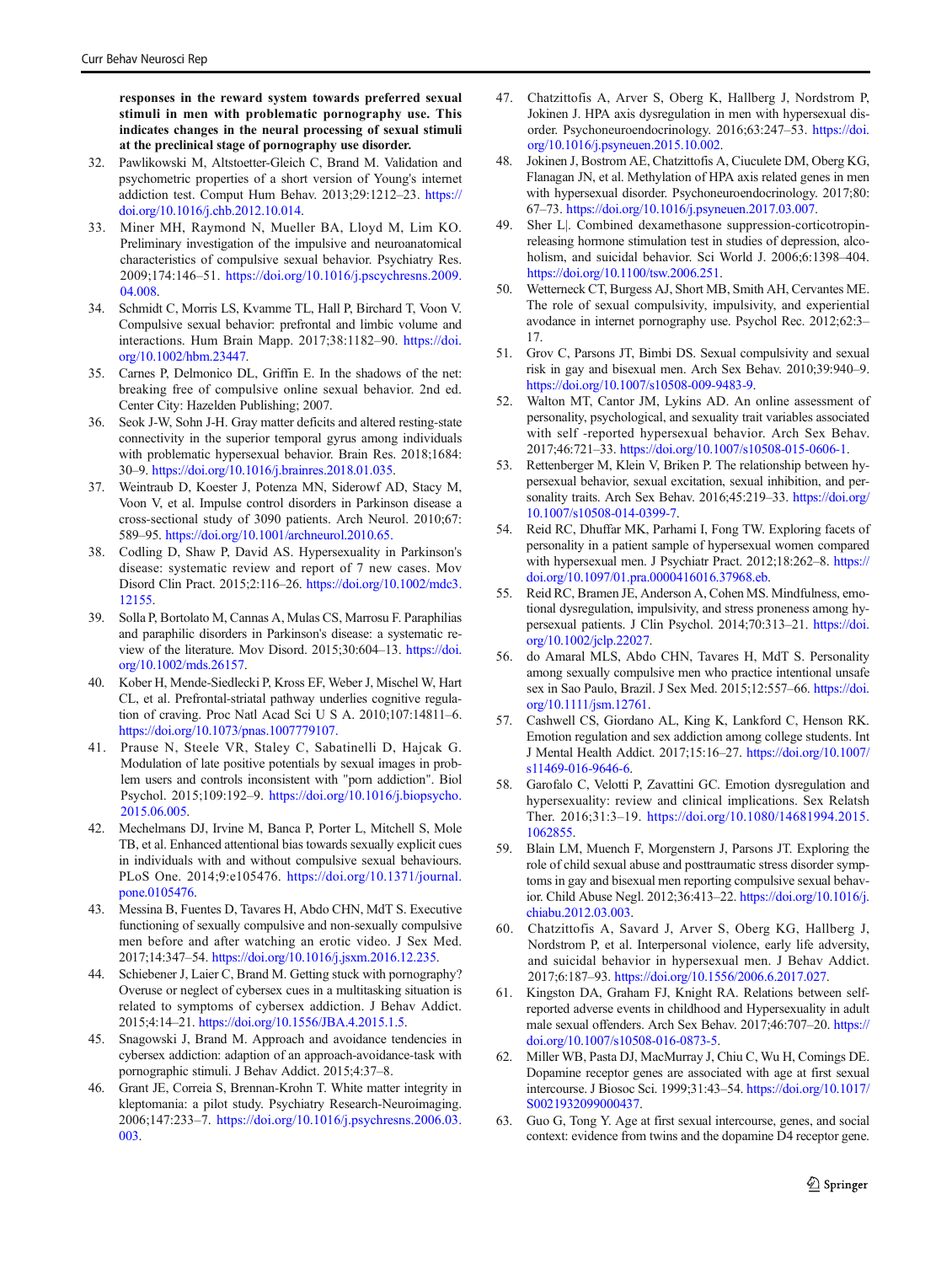<span id="page-11-0"></span>Demography. 2006;43:747–69. [https://doi.org/10.1353/dem.](https://doi.org/10.1353/dem.2006.0029) [2006.0029](https://doi.org/10.1353/dem.2006.0029).

- 64. Ben Zion IZ, Tessler R, Cohen L, Lerer E, Raz Y, Bachner Melman R, et al. Polymorphisms in the dopamine D4 receptor gene (DRD4) contribute to individual differences in human sexual behavior: desire, arousal and sexual function. Mol Psychiatry. 2006;11:782–6.
- 65. Garcia JR, MacKillop J, Aller EL, Am M, Wilson DS, Lum JK. Associations between dopamine D4 receptor gene variation with both infidelity and sexual promiscuity. PLoS One. 2010;5:e14162. <https://doi.org/10.1371/journal.pone.0014162>.
- 66. Beaver KM, Wright JP, Journal WA. A gene-based evolutionary explanation for the association between criminal involvement and number of sex partners. Biodemograhy Soc Biol. 2008;54:47–55.
- 67. Polimanti R, Zhao H, Farrer LA, Kranzler HR, Gelernter J. Ancestry-specific and sex-specific risk alleles identified in a genome-wide gene-by-alcohol dependence interaction study of risky sexual behaviors. Am J Medical Genet Part B Neuropsychiatr Genet. 2017;174:846–53. [https://doi.org/10.](https://doi.org/10.1002/ajmg.b.32604) [1002/ajmg.b.32604.](https://doi.org/10.1002/ajmg.b.32604)
- 68. Moore TJ, Glenmullen J, Mattison DR. Reports of pathological gambling, hypersexuality, and compulsive shopping associated with dopamine receptor agonist drugs. JAMA Intern Med. 2014;174:1930–3. [https://doi.org/10.1001/jamainternmed.2014.](https://doi.org/10.1001/jamainternmed.2014.5262) [5262.](https://doi.org/10.1001/jamainternmed.2014.5262)
- 69. Gendreau KE, Potenza MN. Detecting associations between behavioral addictions and dopamine agonists in the Food & Drug Administration's adverse event database. J Behav Addict. 2014;3: 21–6. [https://doi.org/10.1556/JBA.3.2014.1.3.](https://doi.org/10.1556/JBA.3.2014.1.3)
- 70. Claassen DO, van den Wildenberg WPM, Ridderinkhof KR, Jessup CK, Harrison MB, Wooten GF, et al. The risky business of dopamine agonists in Parkinson disease and impulse control disorders. Behav Neurosci. 2011;125:492–500. [https://doi.org/10.](https://doi.org/10.1037/a0023795) [1037/a0023795](https://doi.org/10.1037/a0023795).
- 71. Okai D, Samuel M, Askey-Jones S, David AS, Brown RG. Impulse control disorders and dopamine dysregulation in Parkinson's disease: a broader conceptual framework. Eur J Neurol. 2011;18:1379–83. [https://doi.org/10.1111/j.1468-1331.](https://doi.org/10.1111/j.1468-1331.2011.03432.x) [2011.03432.x](https://doi.org/10.1111/j.1468-1331.2011.03432.x).
- 72. O'Sullivan SS, Evans AH, Lees AJ. Dopamine dysregulation syndrome: an overview of its epidemiology, mechanisms and management. CNS Drugs. 2009;23:157–70. [https://doi.org/10.2165/](https://doi.org/10.2165/00023210-200923020-00005) [00023210-200923020-00005.](https://doi.org/10.2165/00023210-200923020-00005)
- Potenza MN. How central is dopamine to pathological gambling or gambling disorder? Front Behav Neurosci. 2013;7. [https://doi.](https://doi.org/10.3389/fnbeh.2013.00206) [org/10.3389/fnbeh.2013.00206](https://doi.org/10.3389/fnbeh.2013.00206).
- 74. Potenza MN. Searching for replicable dopamine-related findings in gambling disorder. Biol Psychiatry. 2018;83:984–6. [https://doi.](https://doi.org/10.1016/j.biopsych.2018.04.011) [org/10.1016/j.biopsych.2018.04.011](https://doi.org/10.1016/j.biopsych.2018.04.011).
- 75. Leeman RF, Potenza MN. Impulse control disorders in Parkinson's disease: clinical characteristics and implications. Neuropsychiatry. 2011;1:133–47. [https://doi.org/10.2217/NPY.](https://doi.org/10.2217/NPY.11.11) [11.11.](https://doi.org/10.2217/NPY.11.11)
- 76. Martinkova J, Trejbalova L, Sasikova M, Benetin J, Valkovic P. Impulse control disorders associated with dopaminergic medication in patients with pituitary adenomas. Clin Neuropharmacol. 2011;34:179 – 81. [https://doi.org/10.1097/WNF.](https://doi.org/10.1097/WNF.0b013e3182281b2f) [0b013e3182281b2f.](https://doi.org/10.1097/WNF.0b013e3182281b2f)
- 77. Almanzar S, Zapata-Vega MI, Raya JA. Dopamine agonistinduced impulse control disorders in a patient with prolactinoma. Psychosomatics. 2013;54:387–91. [https://doi.org/10.1016/j.](https://doi.org/10.1016/j.psym.2012.10.002) [psym.2012.10.002](https://doi.org/10.1016/j.psym.2012.10.002).
- 78. Bancos I, Nippoldt TB, Erickson D. Hypersexuality in men with prolactinomas treated with dopamine agonists. Endocrine. 2017;56:456–7. [https://doi.org/10.1007/s12020-017-1247-z.](https://doi.org/10.1007/s12020-017-1247-z)
- 79. de SSMC, Chapman IM, Falhammar H, Torpy DJ. Dopatestotoxicosis: disruptive hypersexuality in hypogonadal men with prolactinomas treated with dopamine agonists. Endocrine. 2017;55:618–24. [https://doi.org/10.1007/s12020-016-1088-1.](https://doi.org/10.1007/s12020-016-1088-1)
- 80. Cornelius JR, Tippmann-Peikert M, Slocumb NL, Frerichs CF, Silber MH. Impulse control disorders with the use of dopaminergic agents in restless legs syndrome: a case-control study. Sleep. 2010;33:81–7.
- 81. Voon V, Schoerling A, Wenzel S, Ekanayake V, Reiff J, Trenkwalder C, et al. Frequency of impulse control behaviours associated with dopaminergic therapy in restless legs syndrome. BMC Neurol. 2011;11. [https://doi.org/10.1186/1471-2377-11-](https://doi.org/10.1186/1471-2377-11-117) [117.](https://doi.org/10.1186/1471-2377-11-117)
- 82. Javier Jimenez-Jimenez F, Alonso-Navarro H, Valle-Arcos D. Hypersexuality possibly associated with safinamide. J Clin Psychopharmacol. 2017;37:635–6. [https://doi.org/10.1097/JCP.](https://doi.org/10.1097/JCP.0000000000000762) [0000000000000762.](https://doi.org/10.1097/JCP.0000000000000762)
- 83. Reyes D, Kurako K, Galvez-Jimenez N. Rasagiline induced hypersexuality in Parkinson's disease. J Clin Neurosci. 2014;21:507– 8. <https://doi.org/10.1016/j.jocn.2013.04.021>.
- 84. Simonet C, Fernandez B, Maria Cerdan D, Duarte J. Hypersexuality induced by rasagiline in monotherapy in Parkinson's disease. Neurol Sci. 2016;37:1889–90. [https://doi.](https://doi.org/10.1007/s10072-016-2668-9) [org/10.1007/s10072-016-2668-9](https://doi.org/10.1007/s10072-016-2668-9).
- 85. Gendreau KE, Potenza MN. Publicity and reports of behavioral addictions associated with dopamine agonists. J Behav Addict. 2016;5:140–3. <https://doi.org/10.1556/2006.5.2016.001>.
- 86. Joseph AA, Reddy A. Excessive masturbation association with mixed amphetamine salts. J Child Adolesc Psychopharmacol. 2017;27:291–2. <https://doi.org/10.1089/cap.2016.0130>.
- 87. Coskun M, Zoroglu S. A report of two cases of sexual side effects with OROS methylphenidate. J. Child Adolesc. Psychopharmacol. 2009;19:477–9. [https://doi.org/10.1089/cap.](https://doi.org/10.1089/cap.2008.0161) [2008.0161.](https://doi.org/10.1089/cap.2008.0161)
- 88. Swapnajeet S, Subodh BN, Gourav G. Modafinil dependence and hypersexuality: a case report and review of the evidence. Clin Psychopharmacol Neurosci. 2016;14:402–4. [https://doi.org/10.](https://doi.org/10.9758/cpn.2016.14.4.402) [9758/cpn.2016.14.4.402.](https://doi.org/10.9758/cpn.2016.14.4.402)
- 89. Calabro RS, Marino S, Bramanti P. Sexual and reproductive dysfunction associated with antiepileptic drug use in men with epilepsy. Expert Rev Neurother. 2011;11:887–95. [https://doi.org/10.](https://doi.org/10.1586/ERN.11.58) [1586/ERN.11.58](https://doi.org/10.1586/ERN.11.58).
- 90. Lai C-H. Duloxetine related hypersexuality: a case report. Prog Neuro-Psychopharmacol Biol Psychiatry. 2010;34:414–5. [https://](https://doi.org/10.1016/j.pnpbp.2009.11.020) [doi.org/10.1016/j.pnpbp.2009.11.020.](https://doi.org/10.1016/j.pnpbp.2009.11.020)
- 91. Warren MB. Venlafaxine-associated euprolactinemic galactorrhea and hypersexuality: a case report and review of the literature. J Clin Psychopharmacol. 2016;36:399–400. [https://doi.org/10.](https://doi.org/10.1097/JCP.0000000000000514) [1097/JCP.0000000000000514.](https://doi.org/10.1097/JCP.0000000000000514)
- 92. Davidson CKD, Johnson T, Jansen K. Risperidone-induced hypersexuality. Br J Psychiatry. 2013;203:233. [https://doi.org/10.](https://doi.org/10.1192/bjp.203.3.233) [1192/bjp.203.3.233](https://doi.org/10.1192/bjp.203.3.233).
- 93. Caykoylu A, Karslioglu EH, Ozer I, Koksal AG. Hypersexuality associated with paliperidone. Exp Clin Psychopharmacol. 2018;26:109–12. [https://doi.org/10.1037/pha0000178.](https://doi.org/10.1037/pha0000178)
- 94. Cheon E, Koo B-H, Seo SS, Lee J-Y. Two cases of hypersexuality probably associated with aripiprazole. Psychiatry Investig. 2013;10:200–2. <https://doi.org/10.4306/pi.2013.10.2.200>.
- 95. Das S, Chatterjee SS, Bagewadi V. Aripiprazole induced hypersexuality, when we should be cautious? Asian J Psychiatr. 2017;29:162–3. <https://doi.org/10.1016/j.ajp.2017.05.023>.
- 96. Vrignaud L, Aouille J, Mallaret M, Durrieu G, Jonville-Bera A-P. Hypersexuality associated with aripiprazole: a new case and review of the literature. Therapie. 2014;69:525–7. [https://doi.org/10.](https://doi.org/10.2515/therapie/2014064.) [2515/therapie/2014064.](https://doi.org/10.2515/therapie/2014064.)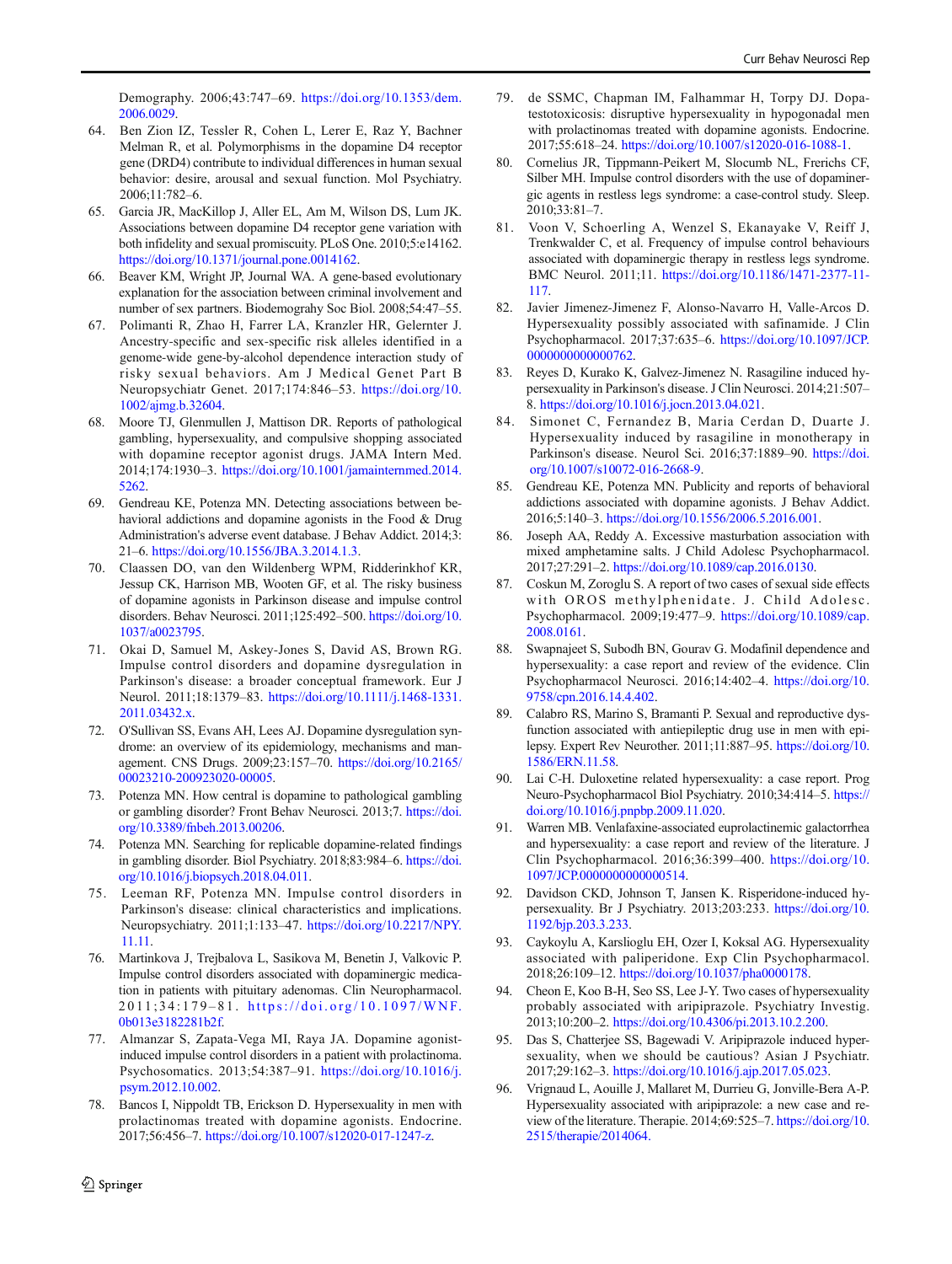- <span id="page-12-0"></span>97. Guay DRP. Drug treatment of paraphilic and nonparaphilic sexual disorders. Clin Ther. 2009;31, 31(1). [https://doi.org/10.1016/j.](https://doi.org/10.1016/j.clinthera.2009.01.009) [clinthera.2009.01.009.](https://doi.org/10.1016/j.clinthera.2009.01.009)
- 98. Safarinejad MR. Treatment of nonparaphilic hypersexuality in men with a long-acting analog of gonadotropin-releasing hormone. J Sex Med. 2009;6:1151–64. [https://doi.org/10.1111/j.](https://doi.org/10.1111/j.1743-6109.2008.01119.x) [1743-6109.2008.01119.x](https://doi.org/10.1111/j.1743-6109.2008.01119.x).
- 99. Wainberg ML, Muench F, Morgenstern J, Hollander E, Irwin TW, Parsons JT, et al. A double-blind study of citalopram versus placebo in the treatment of compulsive sexual behaviors in gay and bisexual men. J Clin Psychiatry. 2006;67:1968–73. [https://doi.org/](https://doi.org/10.4088/JCP.v67n1218) [10.4088/JCP.v67n1218.](https://doi.org/10.4088/JCP.v67n1218)
- 100. Tosto G, Talarico G, Lenzi GL, Bruno G. Effect of citalopram in treating hypersexuality in an Alzheimer's disease case. Neurol Sci. 2008;29:269–70. <https://doi.org/10.1007/s10072-008-0979-1>.
- 101. Winder B, Lievesley R, Elliott H, Hocken K, Faulkner J, Norman C, et al. Evaluation of the use of pharmacological treatment with prisoners experiencing high levels of hypersexual disorder. J Forensic Psychiatry Psychol. 2018;29:53–71. [https://doi.org/10.](https://doi.org/10.1080/14789949.2017.1337801) [1080/14789949.2017.1337801.](https://doi.org/10.1080/14789949.2017.1337801)
- 102. Gola M, Potenza MN. Paroxetine treatment of problematic pornography use: a case series. J Behav Addict. 2016;5:529–32. [https://doi.org/10.1556/2006.5.2016.046.](https://doi.org/10.1556/2006.5.2016.046)
- 103. Bostwick JM, Bucci JA. Internet sex addiction treated with naltrexone. Mayo Clin Proc. 2008;83:226–30.
- 104. Raymond NC, Grant JE, Coleman E. Augmentation with naltrexone to treat compulsive sexual behavior: a case series. Ann Clin Psychiatry. 2010;22:56–62.
- 105. Piquet-Pessoa M, Fontenelle LF. Opioid antagonists in broadly defined behavioral addictions: a narrative review. Expert Opin Pharmacother. 2016;17:835–44. [https://doi.org/10.1517/](https://doi.org/10.1517/14656566.2016.1145660) [14656566.2016.1145660.](https://doi.org/10.1517/14656566.2016.1145660)
- 106. Deepmala AM. Use of propranolol for hypersexual behavior in an adolescent with autism. Ann Pharmacother. 2014;48:1385–8. <https://doi.org/10.1177/1060028014541630>.
- 107. Liang J, Groves M, Shanker VL. Clozapine treatment for impulse control disorders in Parkinson's disease patients: a case series. Mov Disord Clin Pract. 2015;2:283–5. [https://doi.org/10.1002/](https://doi.org/10.1002/mdc3.12167) [mdc3.12167](https://doi.org/10.1002/mdc3.12167).
- 108. Canevelli M, Talarico G, Tosto G, Troili F, Lenzi GL, Bruno G. Rivastigmine in the treatment of hypersexuality in Alzheimer disease. Alzheimer Dis Assoc Dis. 2013;27:287–8. [https://doi.org/](https://doi.org/10.1097/WAD.0b013e31825c85ae) [10.1097/WAD.0b013e31825c85ae](https://doi.org/10.1097/WAD.0b013e31825c85ae).
- 109. Bell DS. Anticonvulsant treatment of compulsive sexual behavior. Ann Clin Psychiatry. 2012;24:323–4.
- 110. Wery A, Vogelaere K, Challet-Bouju G, Poudat F-X, Caillon J, Lever D, et al. Characteristics of self-identified sexual addicts in a behavioral addiction outpatient clinic. J Behav Addict. 2016;5:623–30. [https://doi.org/10.1556/2006.](https://doi.org/10.1556/2006.5.2016.071) [5.2016.071](https://doi.org/10.1556/2006.5.2016.071).
- 111. Black DW, Kehrberg LL, Flumerfelt DL, Schlosser SS. Characteristics of 36 subjects reporting compulsive sexual behavior. Am J Psychiat. 1997;154:243–9.
- 112. Kraus SW, Potenza MN, Martino S, Grant JE. Examining the psychometric properties of the Yale-Brown obsessive-compulsive scale in a sample of compulsive pornography users. Compr Psychiatry. 2015;59:117–22. [https://doi.org/10.1016/j.](https://doi.org/10.1016/j.comppsych.2015.02.007) [comppsych.2015.02.007](https://doi.org/10.1016/j.comppsych.2015.02.007).
- 113. Raymond NC, Coleman E, Miner MH. Psychiatric comorbidity and compulsive/impulsive traits in compulsive sexual behavior. Compr Psychiatry. 2003;44:370–80. [https://doi.org/10.1016/](https://doi.org/10.1016/S0010-440X(03)00110-X) [S0010-440X\(03\)00110-X.](https://doi.org/10.1016/S0010-440X(03)00110-X)
- 114. Carpenter BN, Reid RC, Garos S, Najavits LM. Personality disorder comorbidity in treatment-seeking men with hypersexual disorder. Sex Addict Compulsivity. 2013;20:79–90.
- 115. Tucker I. Management of inappropriate sexual behaviors in dementia: a literature review. Int Psychogeriatr. 2010;22:683–92. [https://doi.org/10.1017/S1041610210000189.](https://doi.org/10.1017/S1041610210000189)
- 116. Cipriani G, Ulivi M, Danti S, Lucetti C, Nuti A. Sexual disinhibition and dementia. Psychogeriatrics. 2016;16:145–53. [https://doi.](https://doi.org/10.1111/psyg.12143) [org/10.1111/psyg.12143.](https://doi.org/10.1111/psyg.12143)
- 117. Perry DC, Sturm VE, Seeley WW, Miller BL, Kramer JH, Rosen HJ. Anatomical correlates of reward-seeking behaviours in behavioural variant frontotemporal dementia. Brain. 2014;137:1621–6. <https://doi.org/10.1093/brain/awu075>.
- 118. Mendez MF, Shapira JS. Hypersexual behavior in frontotemporal dementia: a comparison with early-onset Alzheimer's disease. Arch Sex Behav. 2013;42:501–9. [https://doi.org/10.1007/](https://doi.org/10.1007/s10508-012-0042-4) [s10508-012-0042-4.](https://doi.org/10.1007/s10508-012-0042-4)
- 119. Poletti M, Lucetti C, Bonuccelli U. Out-of-control sexual behavior in an orbitofrontal cortex-damaged elderly patient. J Neuropsychiatr Clin Neurosci. 2010;22:E7-E7.
- 120. Jhanjee A, Anand KS, Bajaj BK. Hypersexual features in Huntington's disease. Singap Med J. 2011;52:E131–3.
- 121. Mazza M, Harnic D, Catalano V, Di Nicola M, Bruschi A, Bria P, et al. Sexual behavior in women with bipolar disorder. J Affect Disord. 2011;131:364–7. [https://doi.org/10.1016/j.jad.2010.11.](https://doi.org/10.1016/j.jad.2010.11.010) [010.](https://doi.org/10.1016/j.jad.2010.11.010)
- 122. Gondim FD, Thomas FP. Episodic hyperlibidinism in multiple sclerosis. Mult Scler. 2001;7:67–70.
- 123. Goscinski I, Kwiatkowski S, Polak J, Orlowiejska M. The Kluver-Bucy syndrome. Acta Neurochir. 1997;139:303–6. [https://doi.org/](https://doi.org/10.1007/BF01808825) [10.1007/BF01808825.](https://doi.org/10.1007/BF01808825)
- 124. Devinsky J, Sacks O, Devinsky O. Kluver-Bucy syndrome, hypersexuality, and the law. Neurocase. 2010;16:140–5. [https://doi.](https://doi.org/10.1080/13554790903329182) [org/10.1080/13554790903329182.](https://doi.org/10.1080/13554790903329182)
- 125. Blustein J, Seemann MV. Brain tumors presenting as functional psychiatric disturbances. Can Psychiatr Assoc J. 1972;17:SS59– 63.
- 126. Korpelainen JT, Nieminen P, Myllyla VV. Sexual functioning among stroke patients and their spouses. Stroke. 1999;30:715–9. [https://doi.org/10.1161/01.STR.30.4.715.](https://doi.org/10.1161/01.STR.30.4.715)
- 127. Love T, Laier C, Brand M, Hatch L, Hajela R. Neuroscience of internet pornography addiction: a review and update. Behav Sci. 2015;5:388–433. [https://doi.org/10.3390/bs5030388.](https://doi.org/10.3390/bs5030388)
- 128. Carter BL, Tiffany ST. Meta-analysis of cue-reactivity in addiction research. Addiction. 1999;94:327–40. [https://doi.org/10.1046/j.](https://doi.org/10.1046/j.1360-0443.1999.9433273.x) [1360-0443.1999.9433273.x.](https://doi.org/10.1046/j.1360-0443.1999.9433273.x)
- 129. Field M, Cox WM. Attentional bias in addictive behaviors: a review of its development, causes, and consequences. Drug Alcohol Depend. 2008;97:1–20. [https://doi.org/10.1016/j.drugalcdep.](https://doi.org/10.1016/j.drugalcdep.2008.03.030.) [2008.03.030.](https://doi.org/10.1016/j.drugalcdep.2008.03.030.)
- 130. Potenza MN. The neurobiology of pathological gambling and drug addiction: an overview and new findings. Philos Trans R Soc B Biol Sci. 2008;363:3181–9. [https://doi.org/10.1098/rstb.](https://doi.org/10.1098/rstb.2008.0100) [2008.0100.](https://doi.org/10.1098/rstb.2008.0100)
- 131. Frascella J, Potenza MN, Brown LL, Childress AR. Shared brain vulnerabilities open the way for nonsubstance addictions: carving addiction at a new joint? Addiction Reviews 2. 2010;1187:294– 315. <https://doi.org/10.1111/j.1749-6632.2009.05420.x>.
- 132. Chase HW, Eickhoff SB, Laird AR, Hogarth L. The neural basis of drug stimulus processing and craving: an activation likelihood estimation meta-analysis. Biol Psychiatry. 2011;70:785–93. <https://doi.org/10.1016/j.biopsych.2011.05.025>.
- 133. Jasinska AJ, Stein EA, Kaiser J, Naumer MJ, Yalachkov Y. Factors modulating neural reactivity to drug cues in addiction: a survey of human neuroimaging studies. Neurosci Biobehav Rev. 2014;38:1–16. [https://doi.org/10.1016/j.neubiorev.2013.10.013.](https://doi.org/10.1016/j.neubiorev.2013.10.013)
- 134. Heinz A, Beck A, Gruesser SM, Grace AA, Wrase J. Identifying the neural circuitry of alcohol craving and relapse vulnerability.